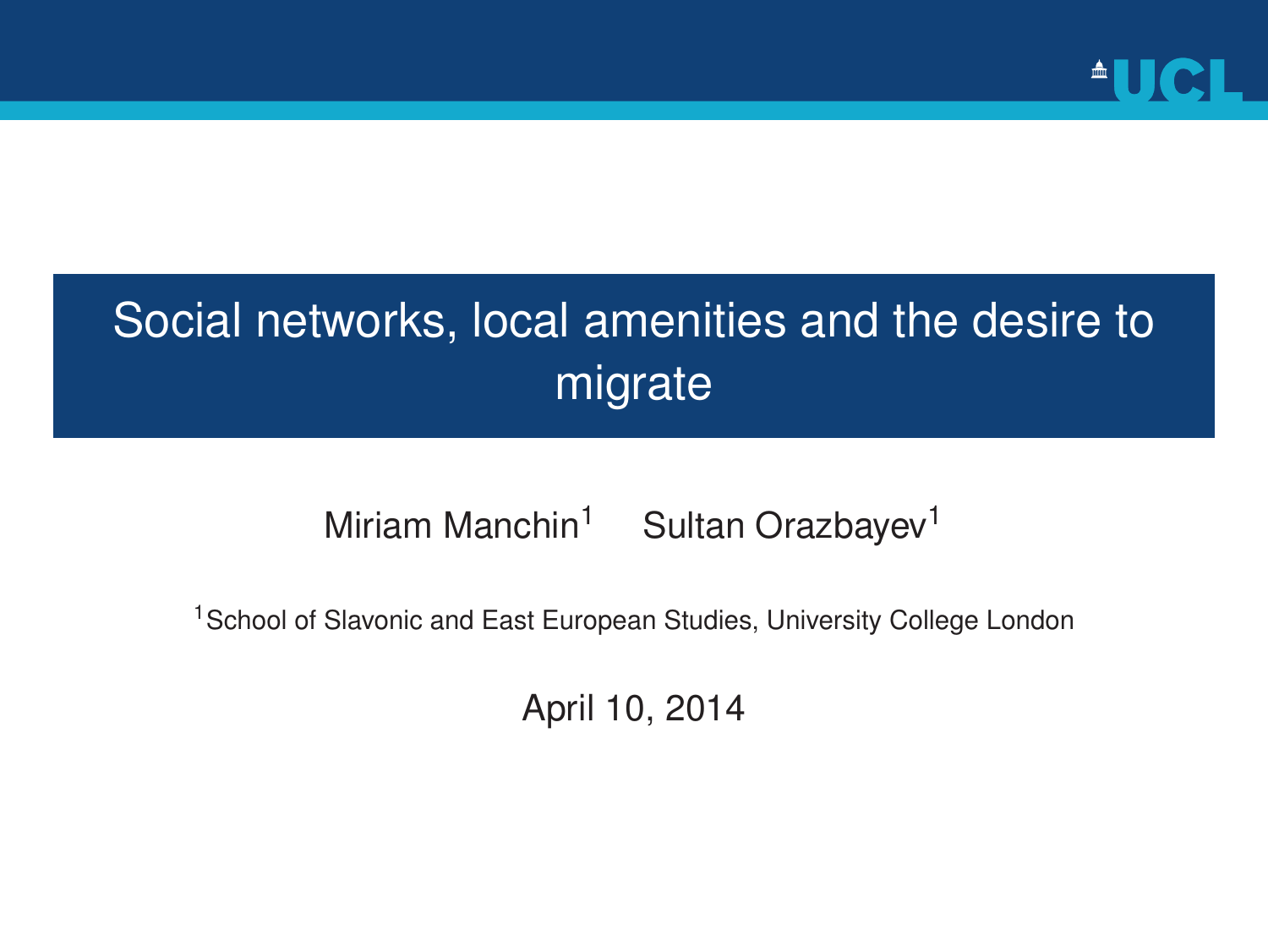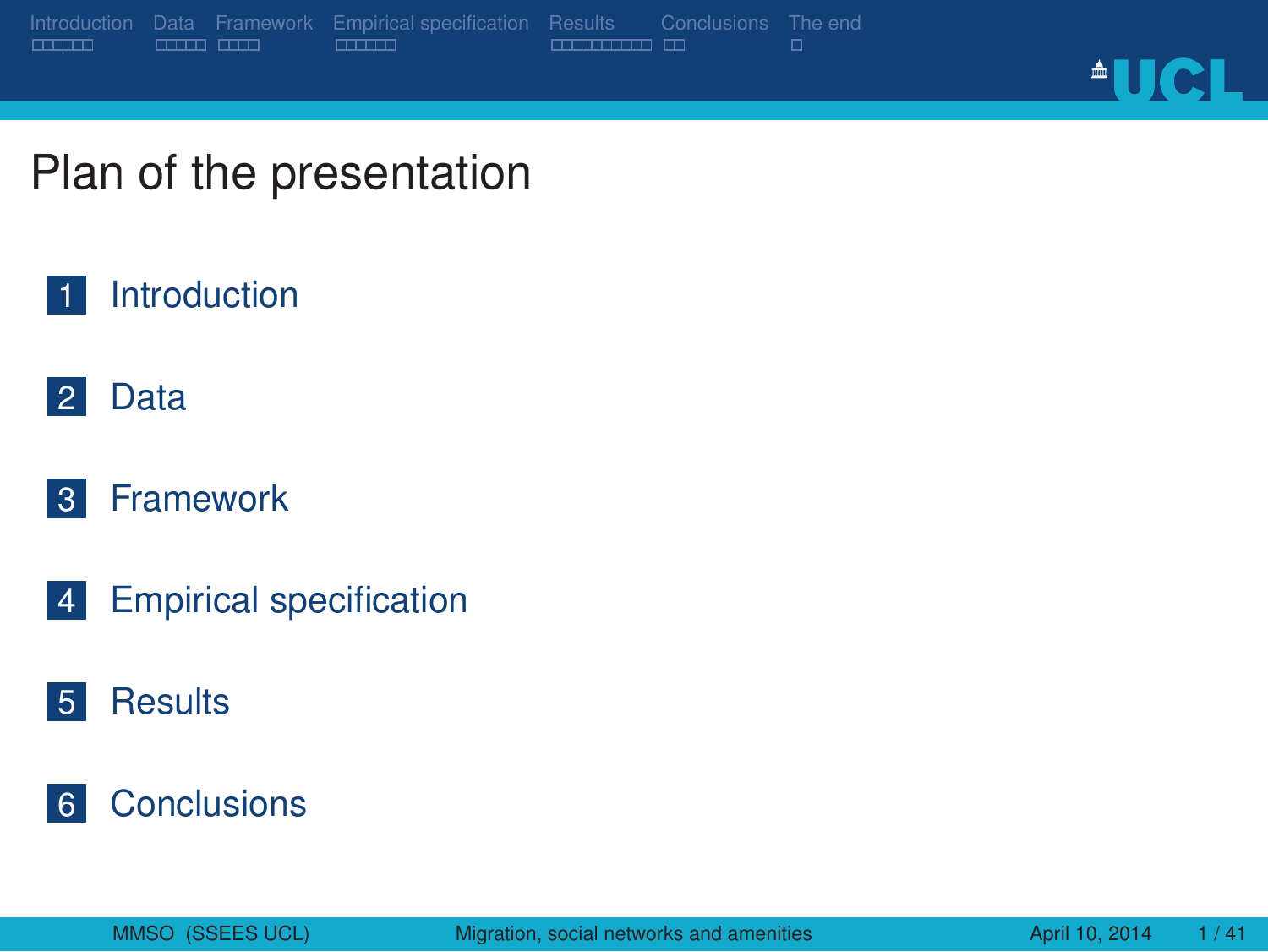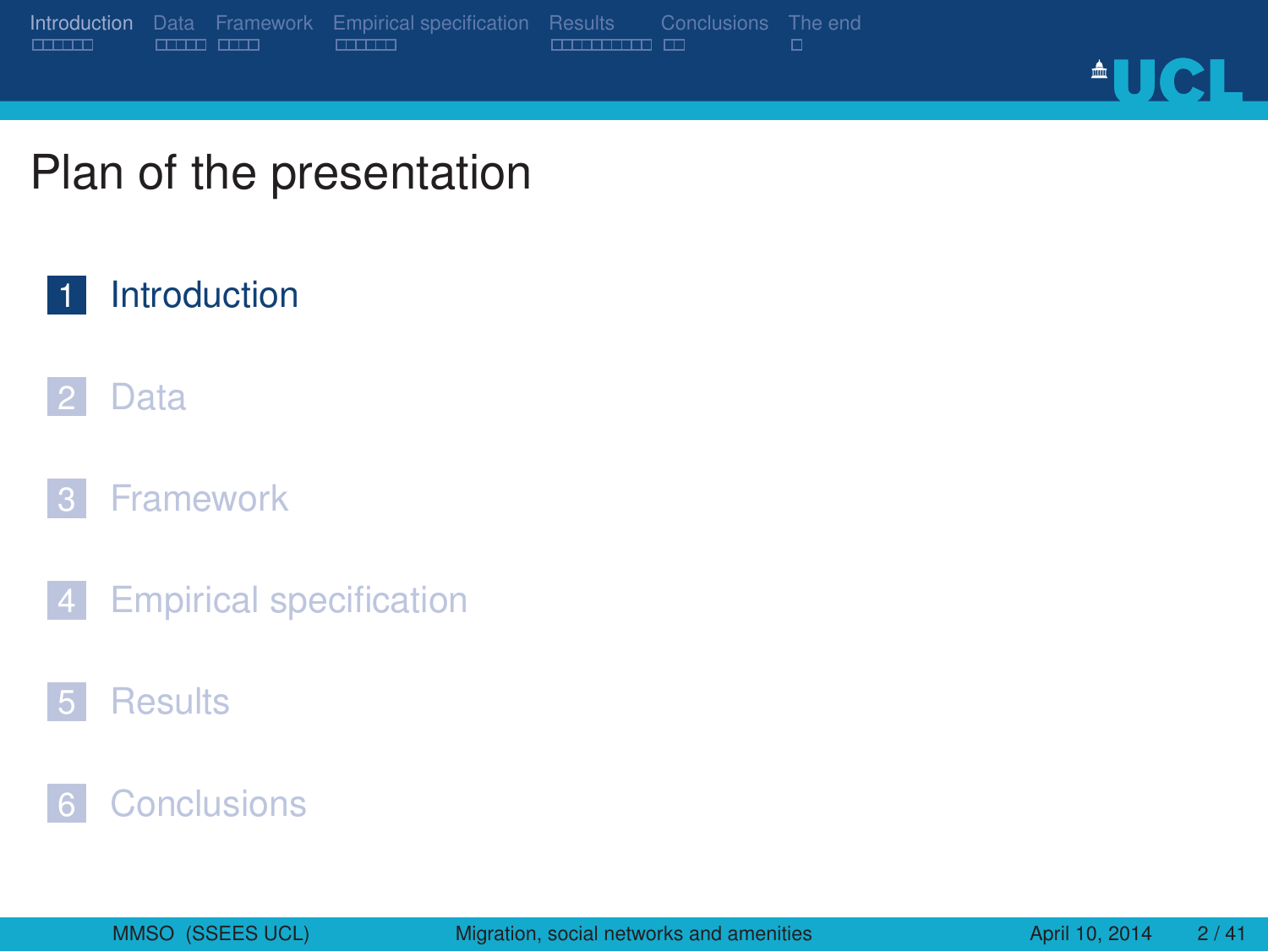

Share of individuals desiring to migrate locally

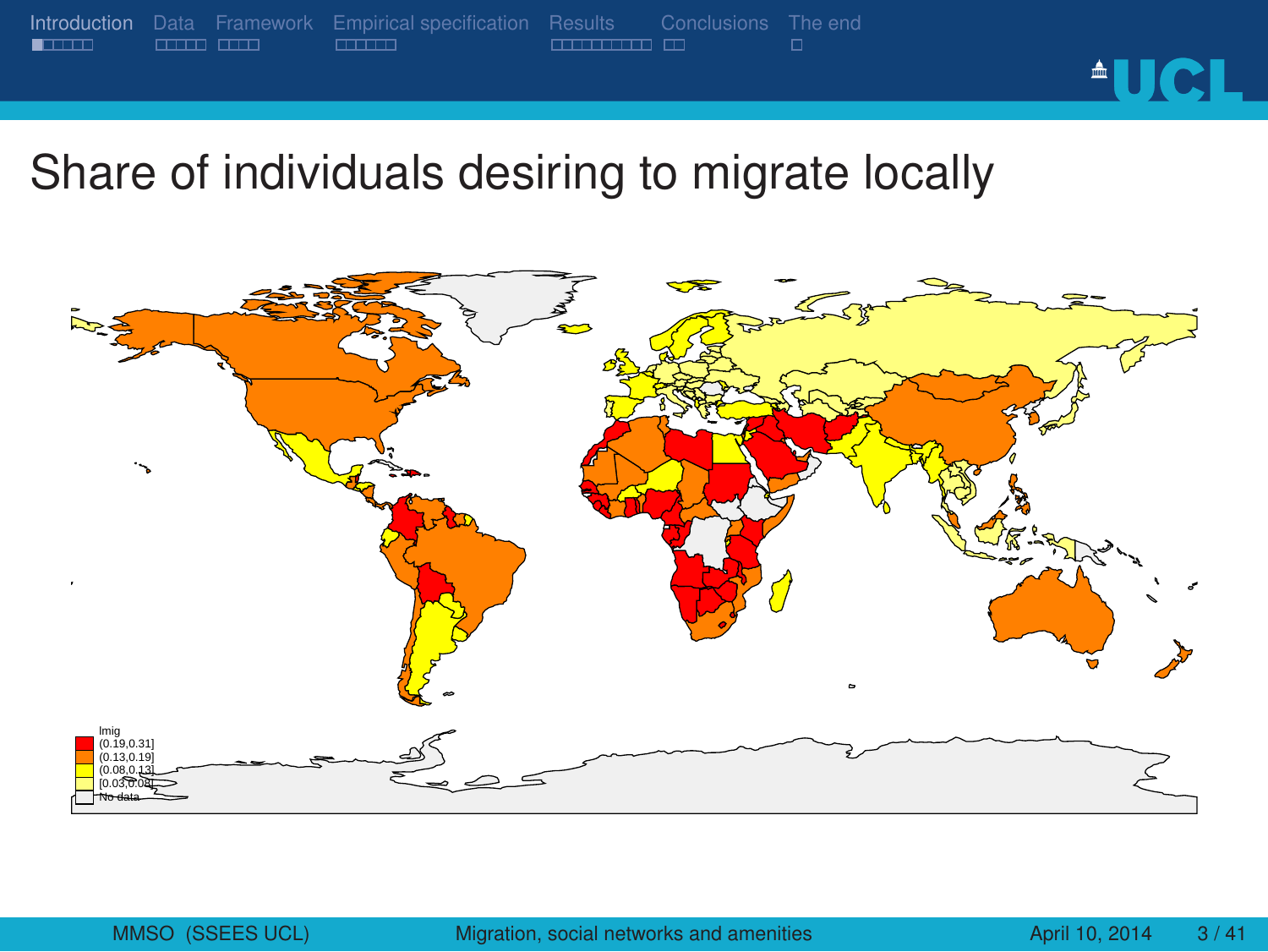

Share of individuals desiring to migrate internationally

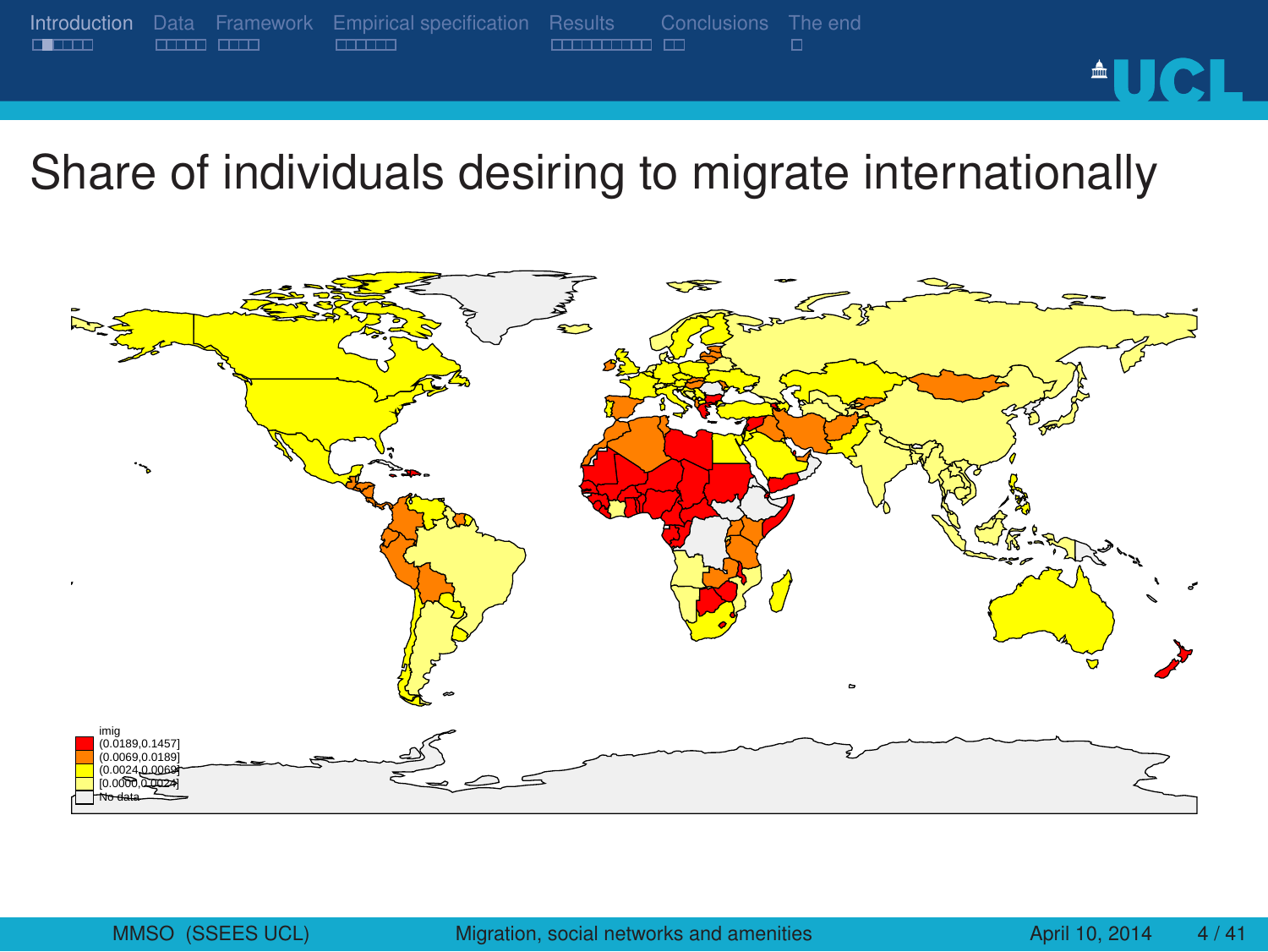#### **Introduction** Data Framework<br> **ELLERENT BELLER** . . . . . . Empirical specification Results Conclusions<br>**ELECTERE** ED **AUCL**

#### Background and motivation

- Recent UN report estimate international migrants for 2012 to be 230 million people.
- **International migrants constitute 11% of the population in developed** regions, but less than 2% in developing regions.
- No good statistics on the magnitude of local migration, however an estimate for year 2005 is 760 million people (Bell and Charles-Edwards, 2013).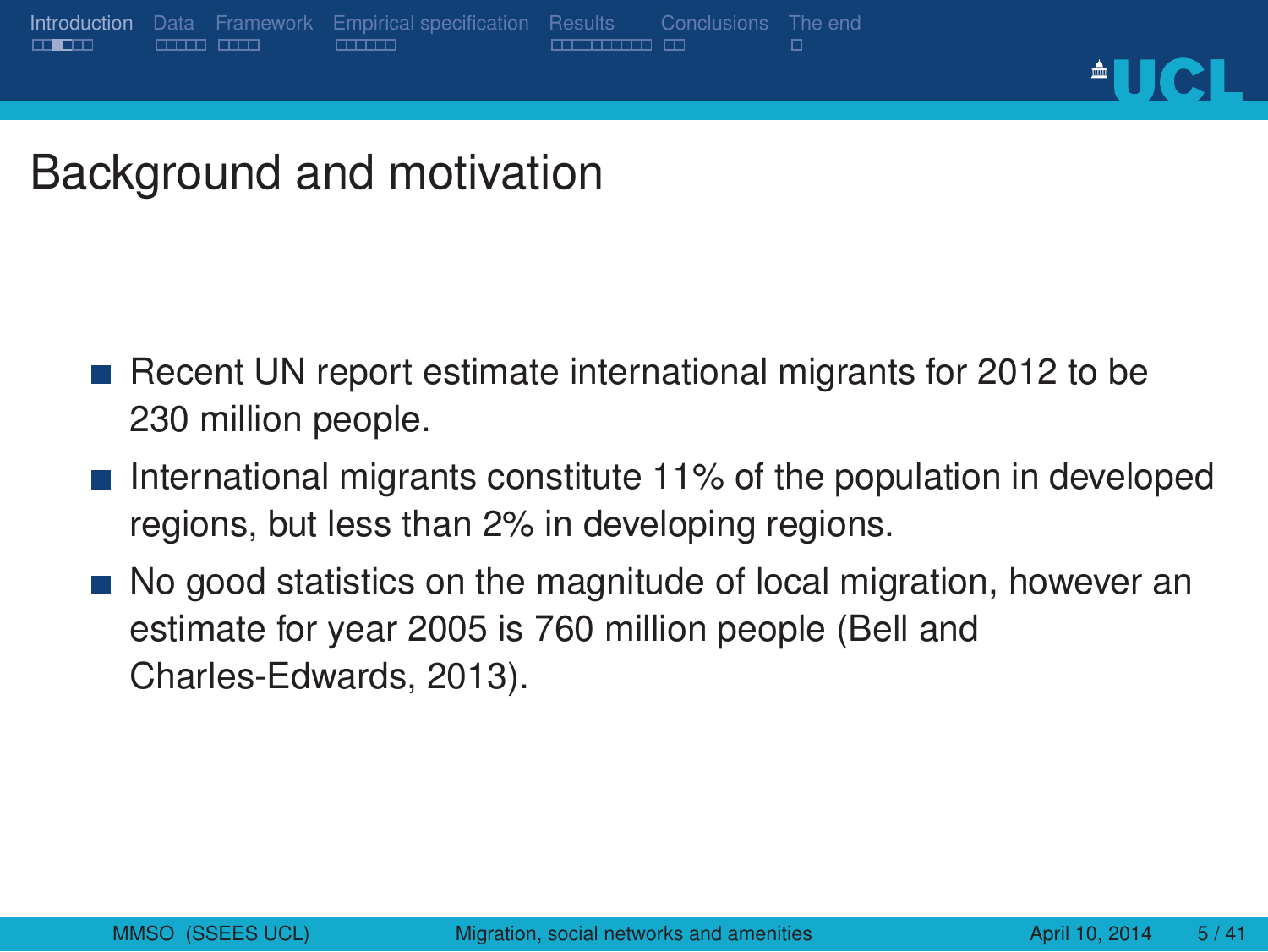#### **Introduction** Data Framework<br> **ELLERENT BELLEREN DELLERENT DELLEREN** . . . . . . Empirical specification Results Conclusions<br>**ELECTERE** ED

**AUCL** 

Background and motivation

- These numbers suggest that migration (esp. international) is a fairly rare phenomenon. So why should we study something that involves at most 15% of the world's population?
- Large direct and spillover effects on: output, productivity, wages, employment, education, welfare, security.
- **Many** 'potential' migrants.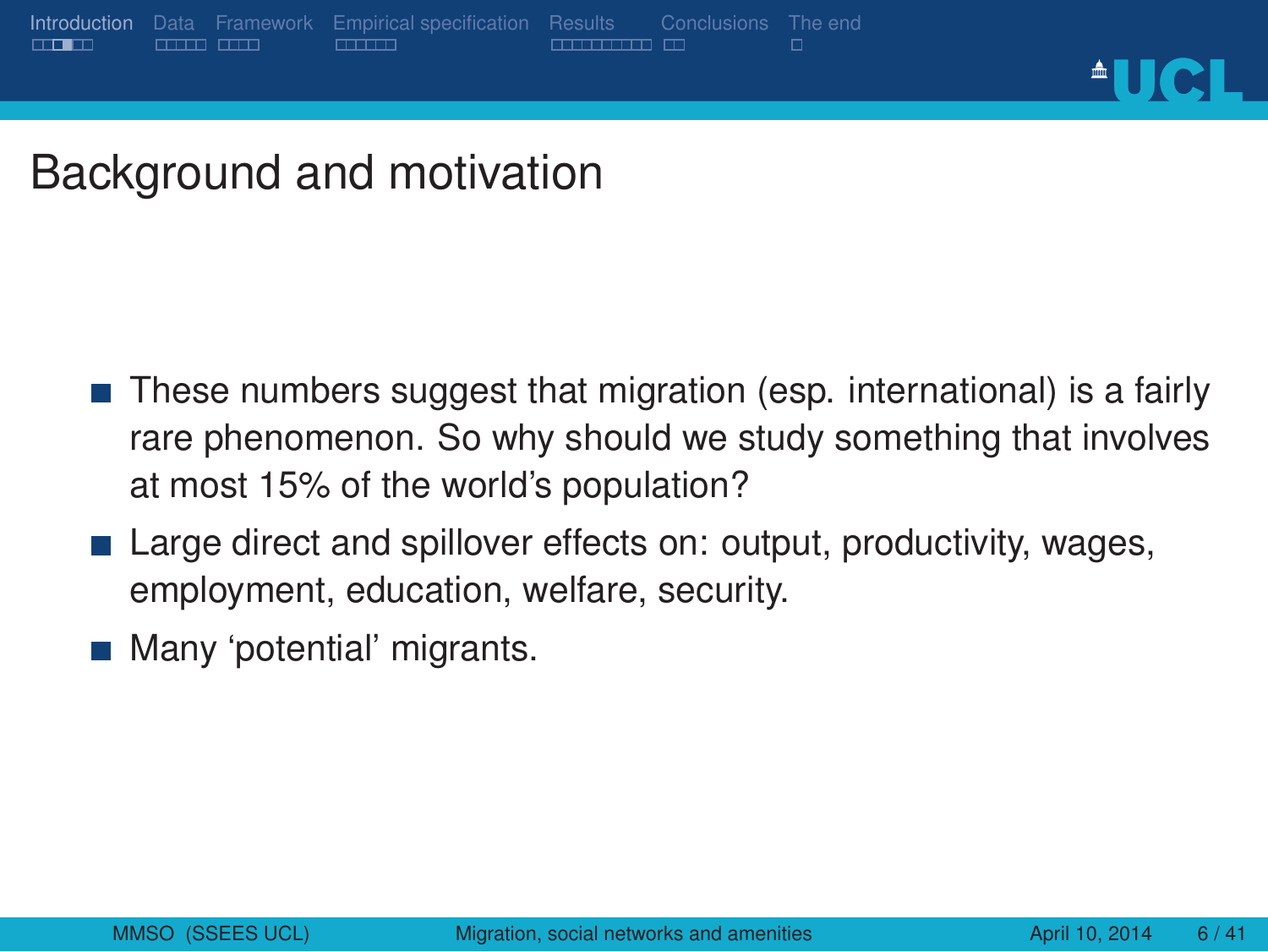#### **Introduction** Data Framework<br> **ELLER** CILLE CILLE . . . . . . Empirical specification Results Conclusions<br>**ELECTERE** ED

<u>AUCL</u>

What we do

Empirically look at the importance of:

- Social networks both in the origin and abroad.
- Contentment with local and country-level amenities.
- Wealth, work conditions, and other economic and individual factors driving migration decisions.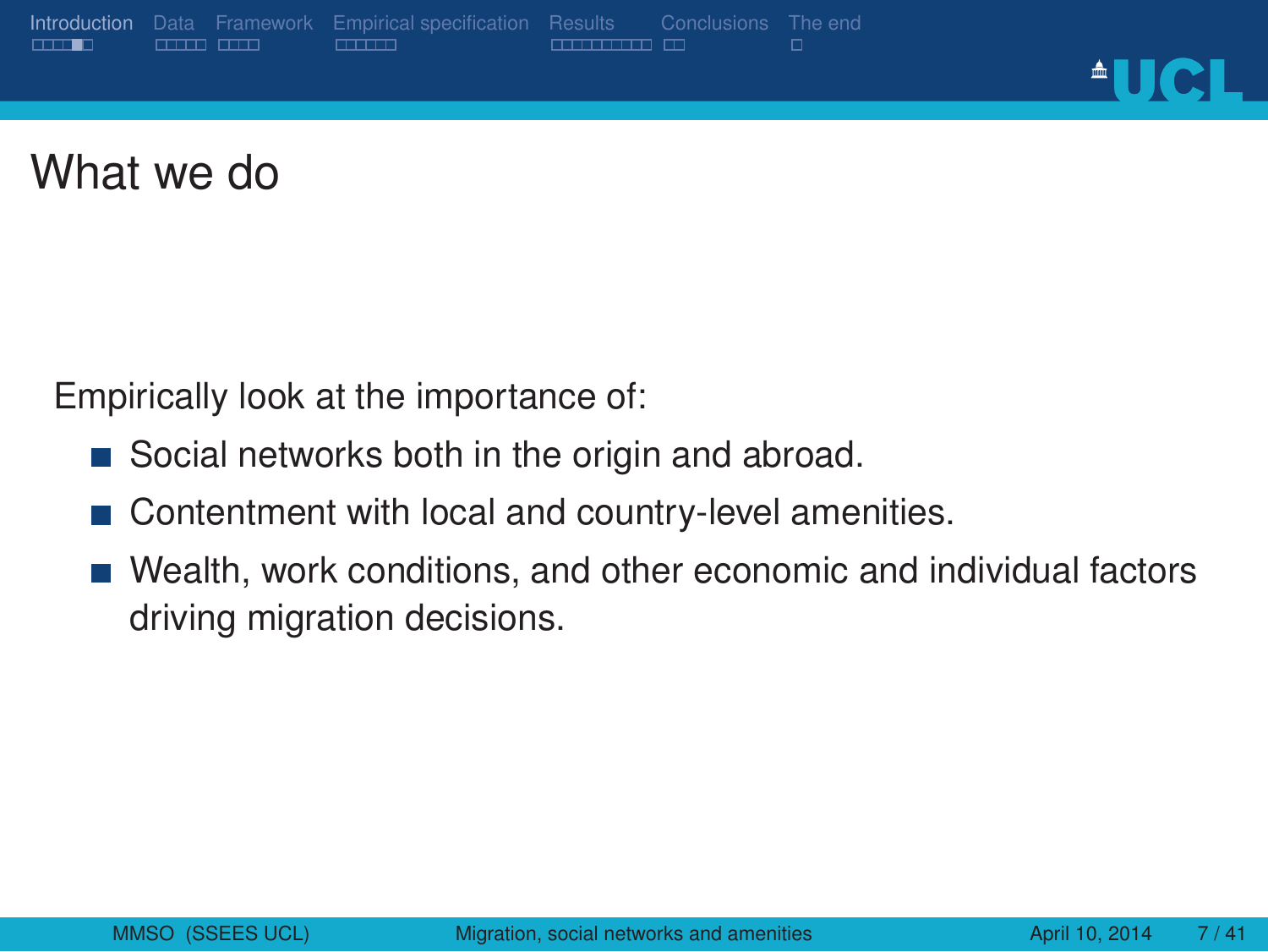**Introduction** Data Framework<br> **ELECTE** CLEED CLEEP

**AUCL** 

Related literature

. . . . . . Empirical specification

- Determinants of migration (see for example Mayda (2010) for an overview.
- **Importance of social networks: McKenzie and Rapoport (2007),** Beine et al. (2011), De Simone and Manchin (2012) and Javorcik et al.(2011) , Kerr (2008), Munshi and Rosenzweig (2009).

Results Conclusions<br>**ELECTERE** ED

Role of amenities (most literature here is on domestic migration): Dustmann and Okatenko (2013), Chen and Rosenthal (2008), Rappaport (2008), Buch et al. (2013), Liu and Shen (2013), Scott (2010) Niedomysl and Hansen (2010) among others).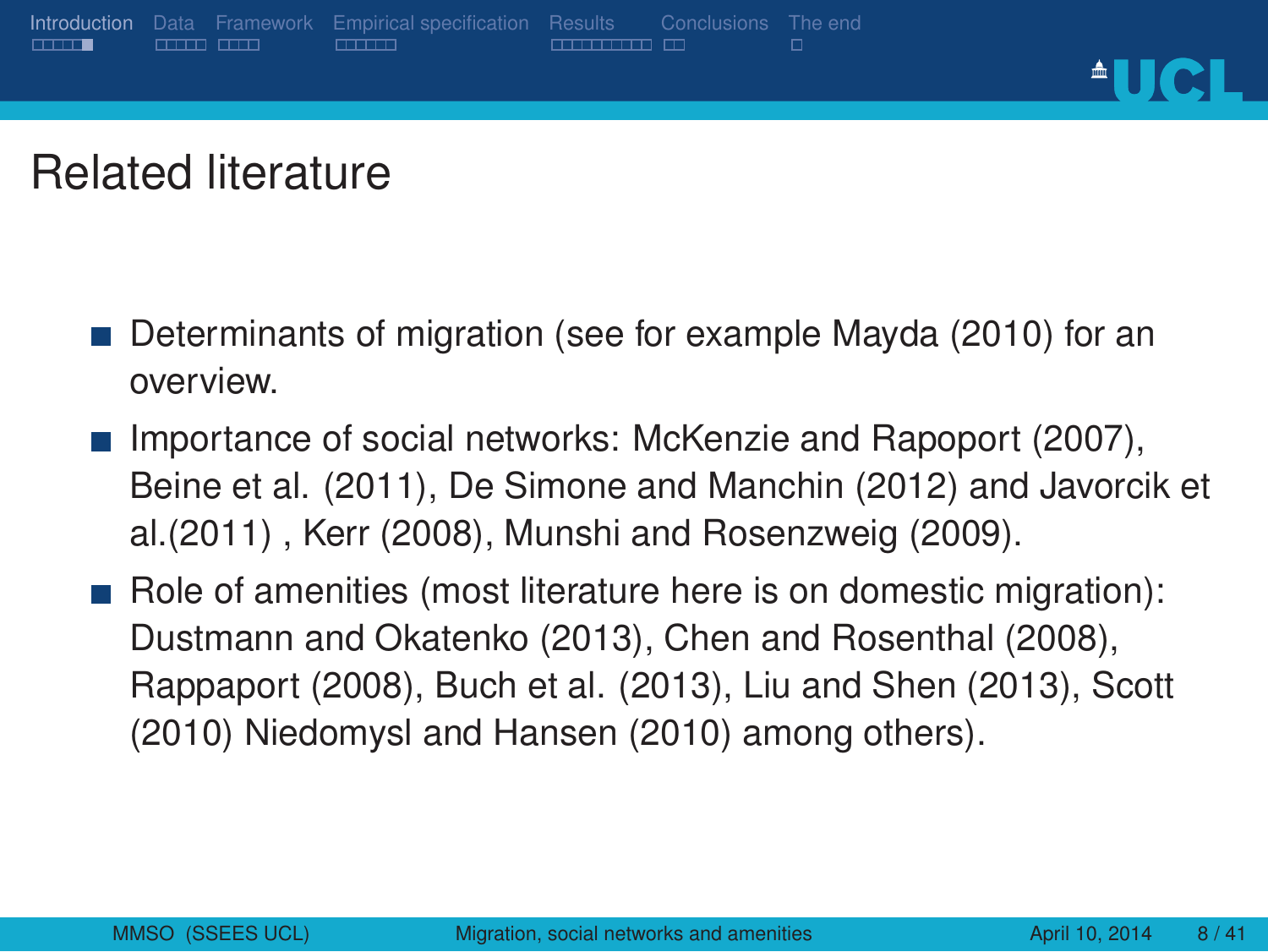Data Framework<br>COLO COLO

. . . . . . Introduction

**AUCL** 

Our main contributions

Distinction between international and local migrants.

. . . . . . Empirical specification

Analysis on a representative sample for the whole world using the same methodology.

Results Conclusions<br>**ELECTERE** ED

- $\blacksquare$  Importance of local amenities for the intention to migrate both domestically and internationally.
- The role of social networks both at destination and origin regions.
- **Comparison of the importance of regional- and national-level labour** conditions with individual perception of jobs and income.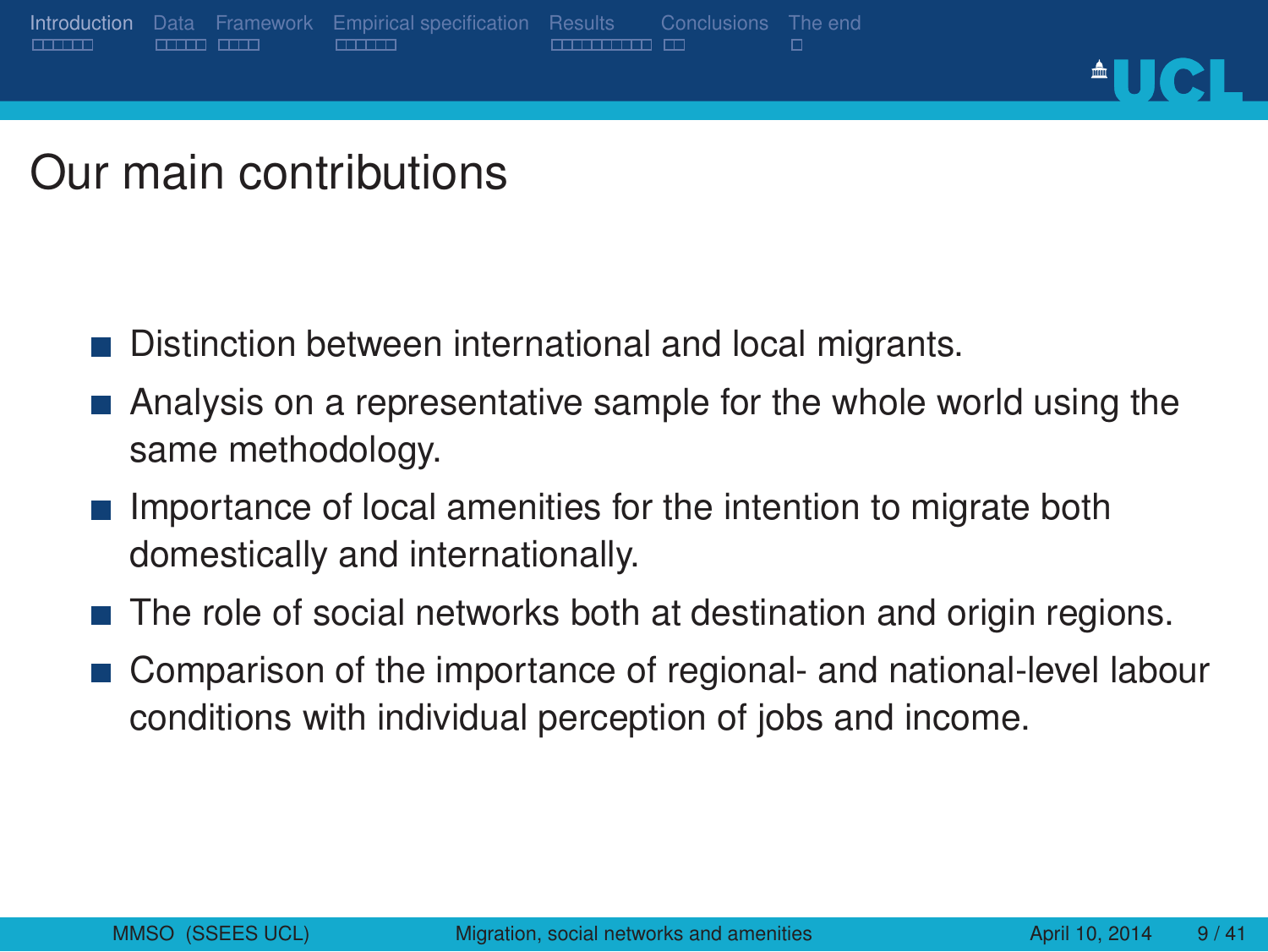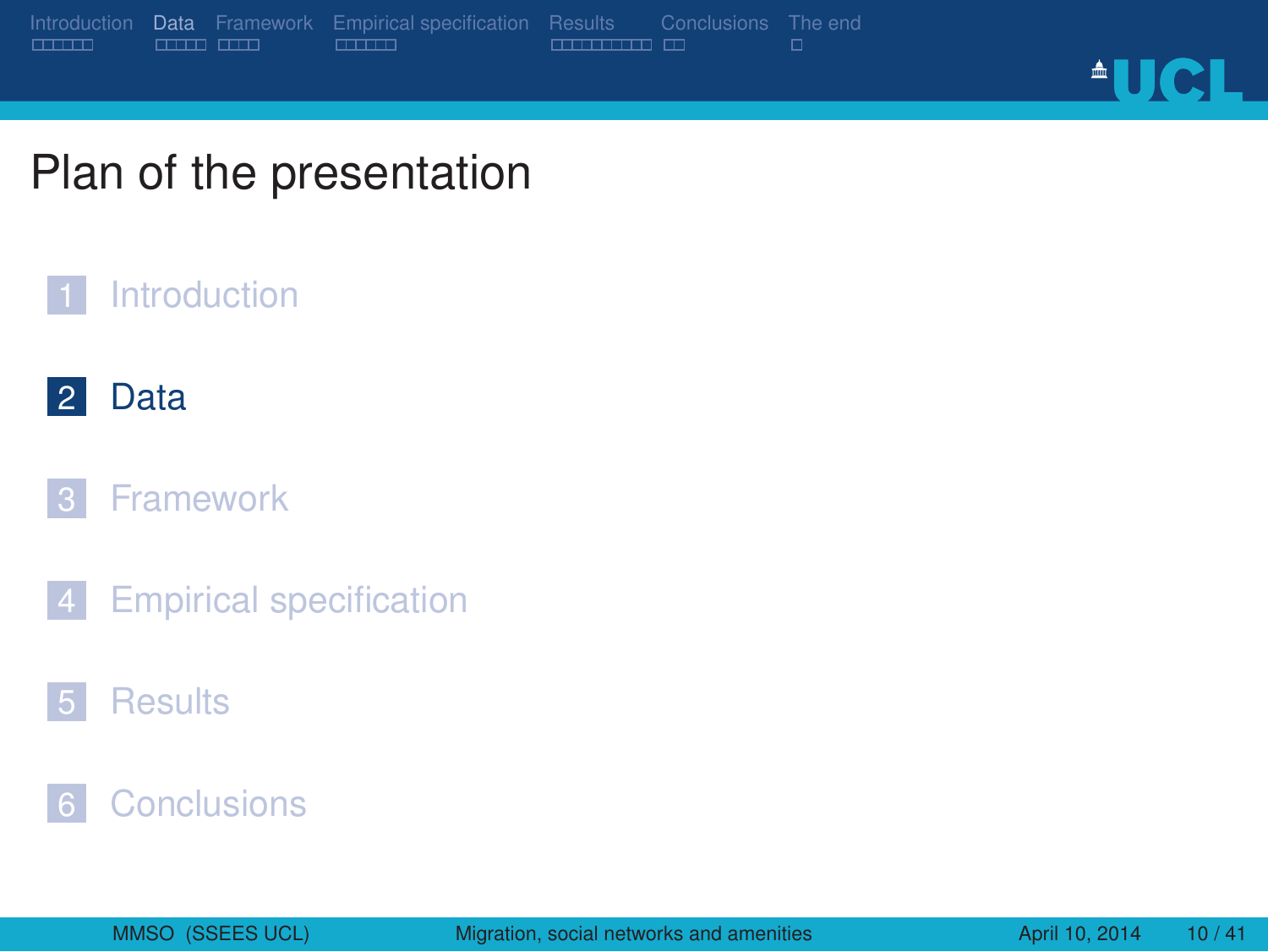#### . . . . . . Introduction Data Framework<br>**ELITO CITO** . . . . . . Empirical specification Results Conclusions<br>**ELECTERE** ED **AUCL**

The core dataset World Poll

- $\blacksquare$  The survey is collected by Gallup.
- Data collection started in 2005 and is ongoing (we use information up to and including 2012).
- More than 150 countries.
- This data is representative of more than 98% of the world's adult population.
- Random, nationally-representative samples.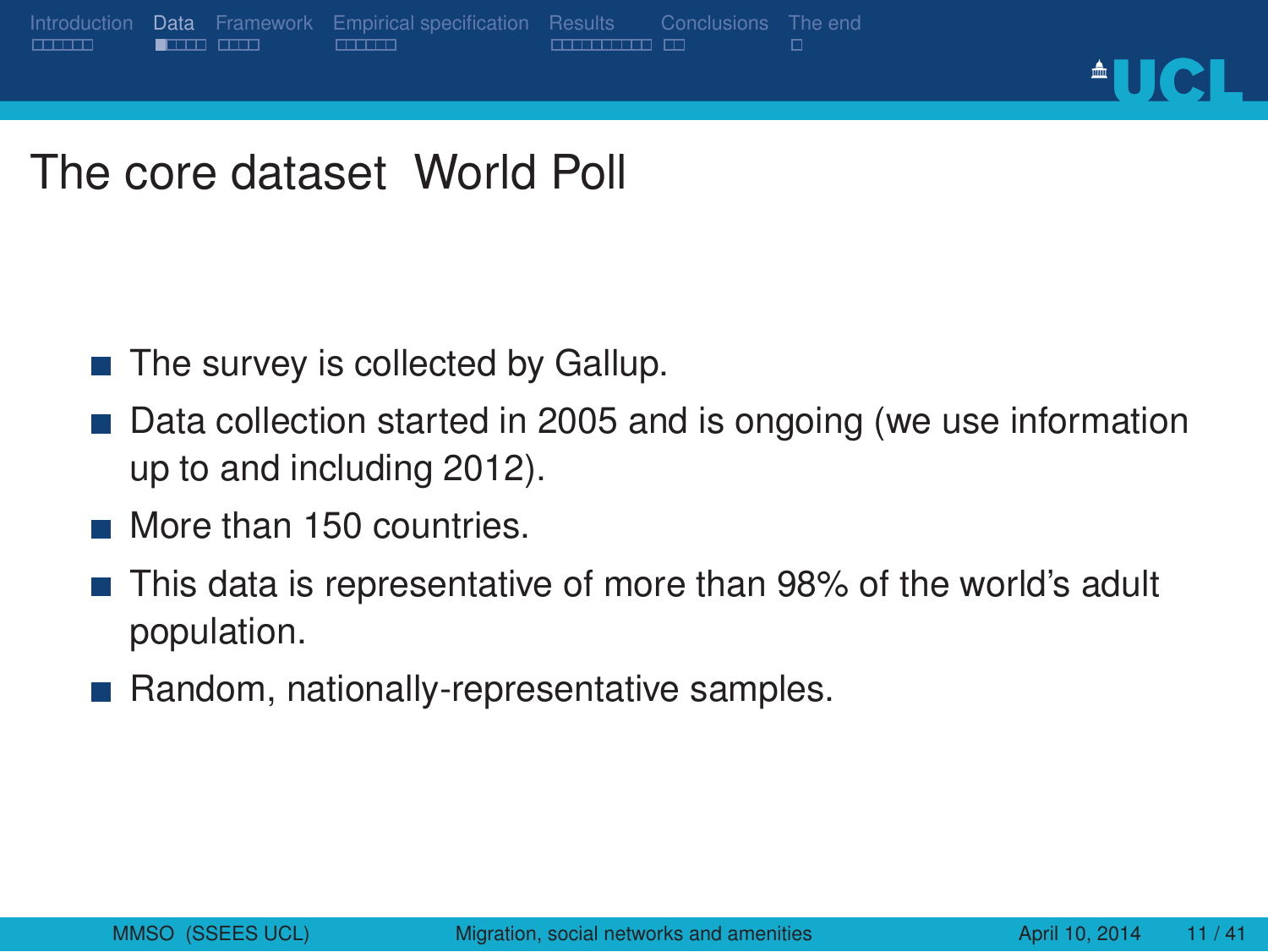#### . . . . . . Introduction Data Framework<br>**Data Citri** . . . . . . Empirical specification Results Conclusions<br>**ELECTERE** ED <u>AUCL</u>

Additional data

- Regional level data consist of unemployment, and wages and originate from Eurostat's Labour Force Survey (LFS).
- World Bank's World Development Indicators: GDP per capita to proxy for wages and data on unemployment.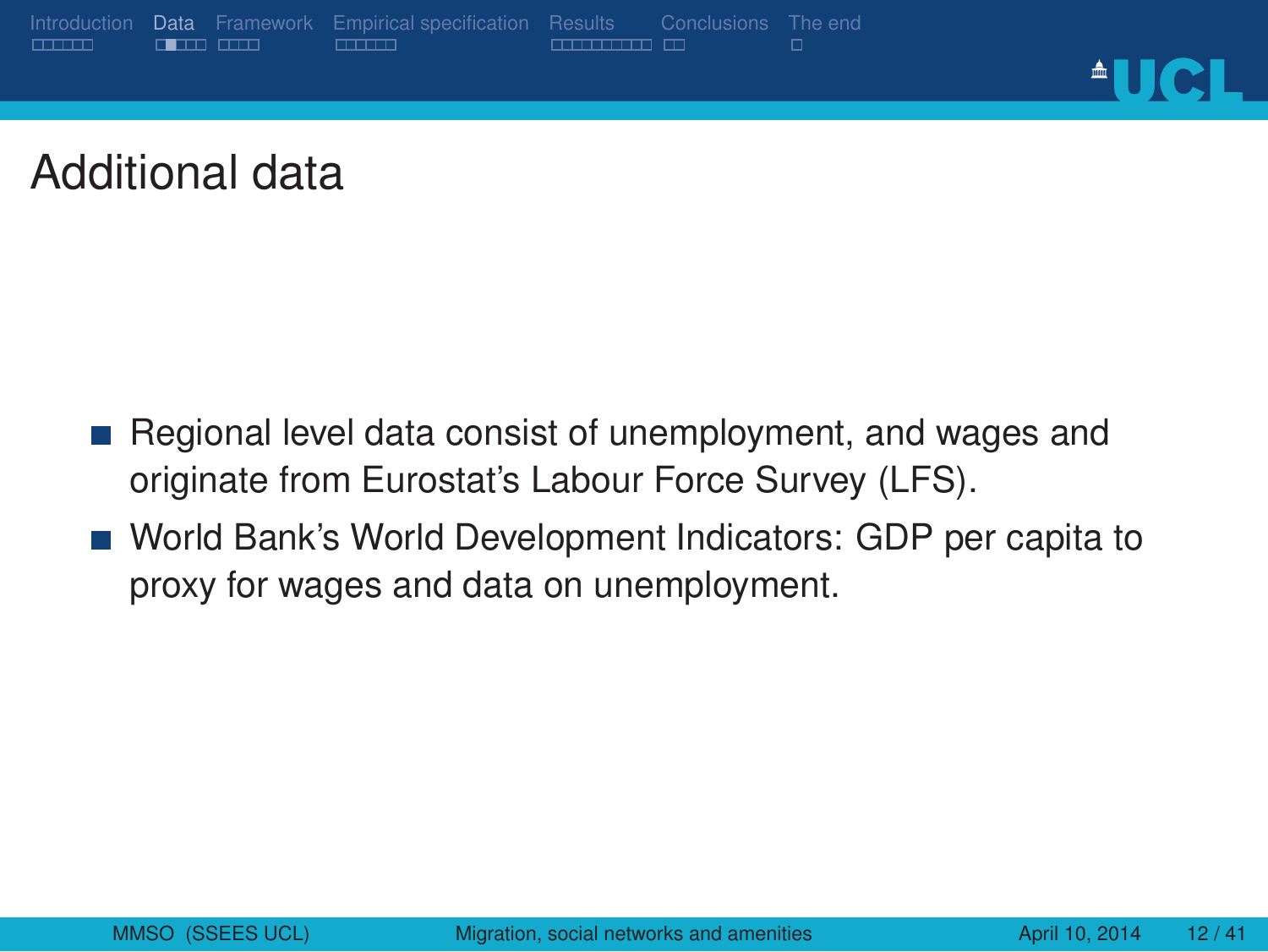Data Framework Empirical specification<br> **Example:** Example: Example: Example: Example: Example: Example: Example: Example: Example: Example: Example: E

<u>AUCL</u>

## Some descriptives

| Variables                                                 | <b>Stayers</b>  | Local<br>migrants | International<br>migrants |       |
|-----------------------------------------------------------|-----------------|-------------------|---------------------------|-------|
| Age                                                       | 40.5<br>(17.54) | 33.1<br>(14.37)   | 29.8<br>(11.97)           |       |
| Female                                                    | 0.52<br>(0.50)  | 0.50<br>(0.50)    | 0.42<br>(0.49)            |       |
| Education $(1=Low, 3=High)$                               | 1.67<br>(0.65)  | 1.71<br>(0.65)    | 1.75<br>(0.66)            |       |
| Married                                                   | 0.61<br>(0.49)  | 0.50<br>(0.50)    | 0.39<br>(0.49)            |       |
| $#$ of adults in the household                            | 3.68<br>(1.92)  | 3.92<br>(2.10)    | 4.45<br>(2.47)            |       |
| $#$ of children in the household                          | 1.39<br>(2.01)  | 1.64<br>(2.13)    | 1.99<br>(2.88)            |       |
| Born abroad                                               | 0.05<br>(0.21)  | 0.06<br>(0.23)    | 0.09<br>(0.28)            |       |
| Friends and relatives abroad                              | 0.14<br>(0.35)  | 0.18<br>(0.38)    | 0.54<br>(0.50)            |       |
| O (SSEES UCL)<br>Migration, social networks and amenities |                 |                   | April 10, 2014            | 13/41 |

Results Conclusions<br>**ELECTERE** ED

The end<br>□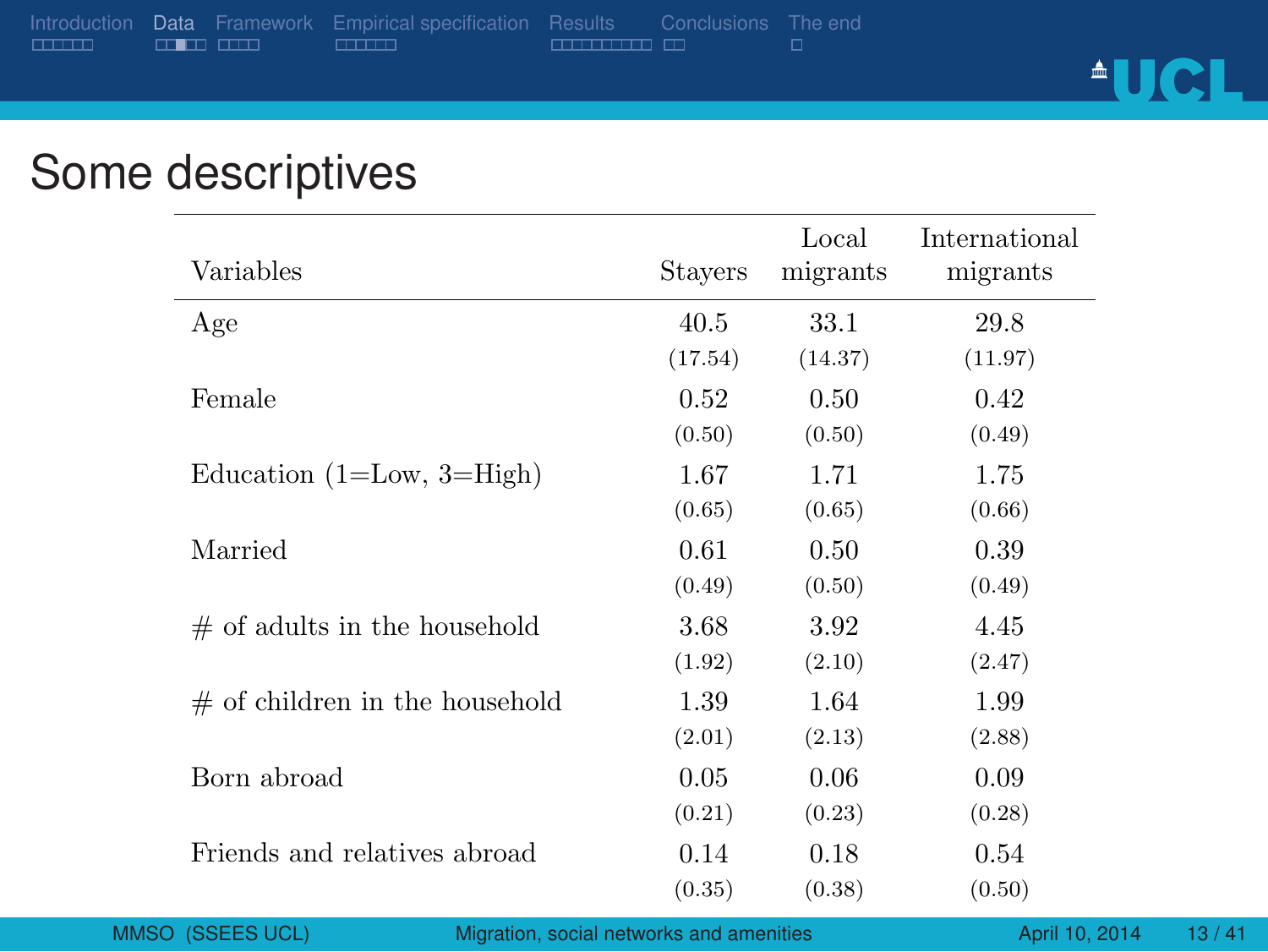Data Framework Empirical specification<br> **ELLER** ELLER Results Conclusions<br>**ELECTERE** ED

<u>AUCL</u>

### Some descriptives (cont'd)

| Variables                              | <b>Stavers</b> | Local<br>migrants | International<br>migrants |
|----------------------------------------|----------------|-------------------|---------------------------|
| Attitude towards migration policy      | $-0.35$        | $-0.20$           | $-0.09$                   |
| from $-1$ to 1                         | (0.75)         | (0.82)            | (0.86)                    |
| Time spent socializing (hours)         | 5.76           | 5.65              | 6.51                      |
|                                        | (5.14)         | (5.03)            | (5.59)                    |
| Healthy (no problems)                  | 0.75           | 0.76              | 0.78                      |
|                                        | (0.43)         | (0.43)            | (0.41)                    |
| Health satisfaction                    | 0.78           | 0.81              | 0.79                      |
|                                        | (0.41)         | (0.39)            | (0.41)                    |
| Large city resident                    | 0.41           | 0.45              | 0.48                      |
|                                        | (0.49)         | (0.50)            | (0.50)                    |
| Business owner                         | 0.13           | 0.14              | 0.17                      |
|                                        | (0.34)         | (0.35)            | (0.38)                    |
| Satisfied with current city            | 0.84           | 0.64              | 0.51                      |
|                                        | (0.37)         | (0.48)            | (0.50)                    |
| Economic condition $(0 \text{ to } 2)$ | 2.05           | 2.11              | 1.82                      |
|                                        | (0.85)         | (0.89)            | (0.87)                    |

The end<br>□

Migration, social networks and amenities April 10, 2014 14/41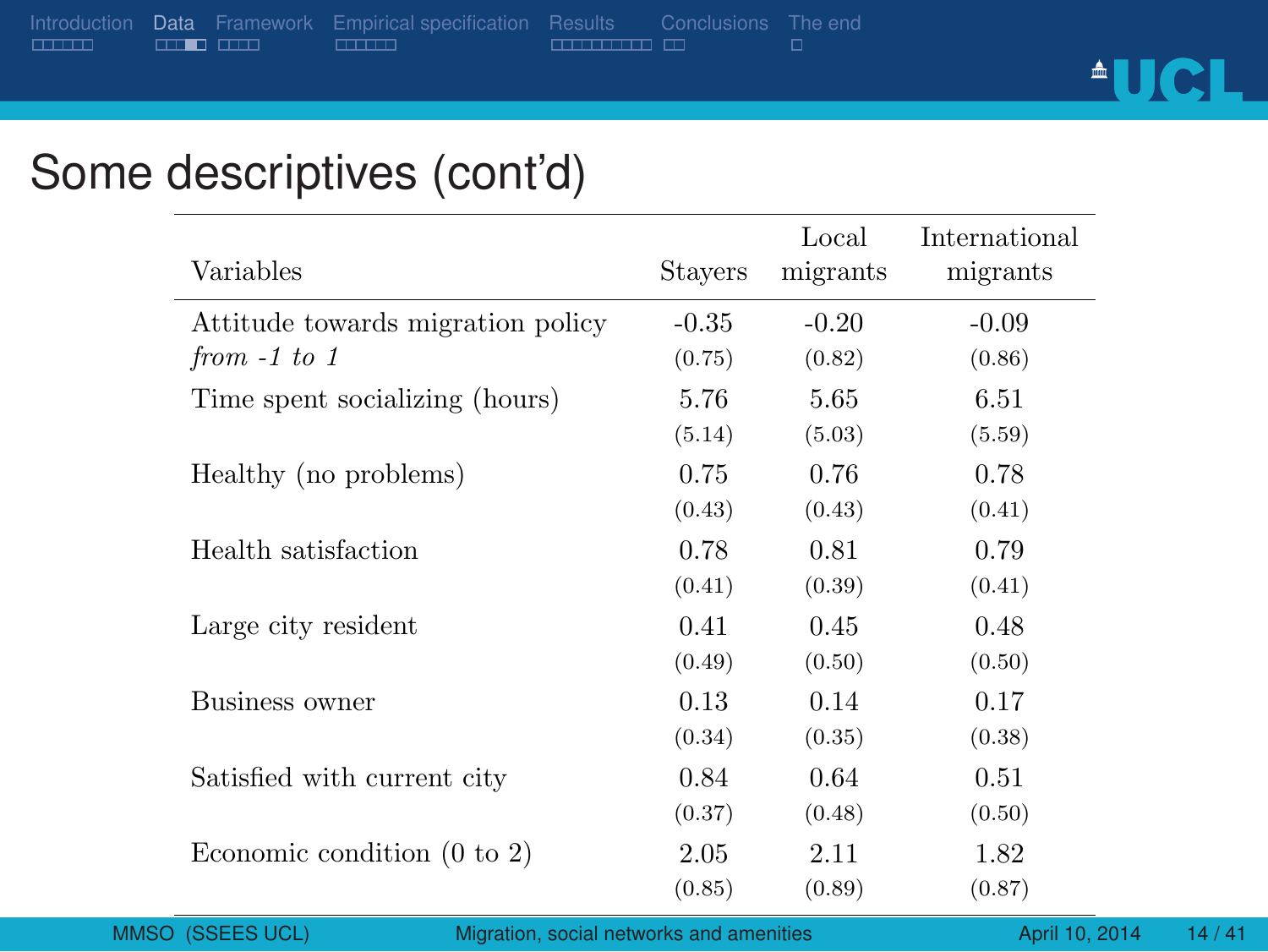Data Framework Empirical specification Results Conclusions The end<br>مستقدمات المستقدمات المستقدمات المستقدمات

<u>AUCL</u>

## Some descriptives (cont'd)

| Variables                  | <b>Stavers</b> | Local<br>migrants | International<br>migrants |
|----------------------------|----------------|-------------------|---------------------------|
| Approves leadership        | 0.63           | 0.59              | 0.49                      |
|                            | (0.48)         | (0.49)            | (0.50)                    |
| Friends/family to count on | 0.81           | 0.79              | 0.79                      |
|                            | (0.39)         | (0.40)            | (0.41)                    |
| Income (international \$)  | 14,477         | 13,245            | 10.777                    |
|                            | (22, 347)      | (21,526)          | (18, 241)                 |
| Income quintile            | 2.92           | 3.00              | 3.14                      |
|                            | (1.40)         | (1.41)            | (1.45)                    |
| Employment dummy           | 1.40           | 1.34              | 1.25                      |
|                            | (0.59)         | (0.65)            | (0.71)                    |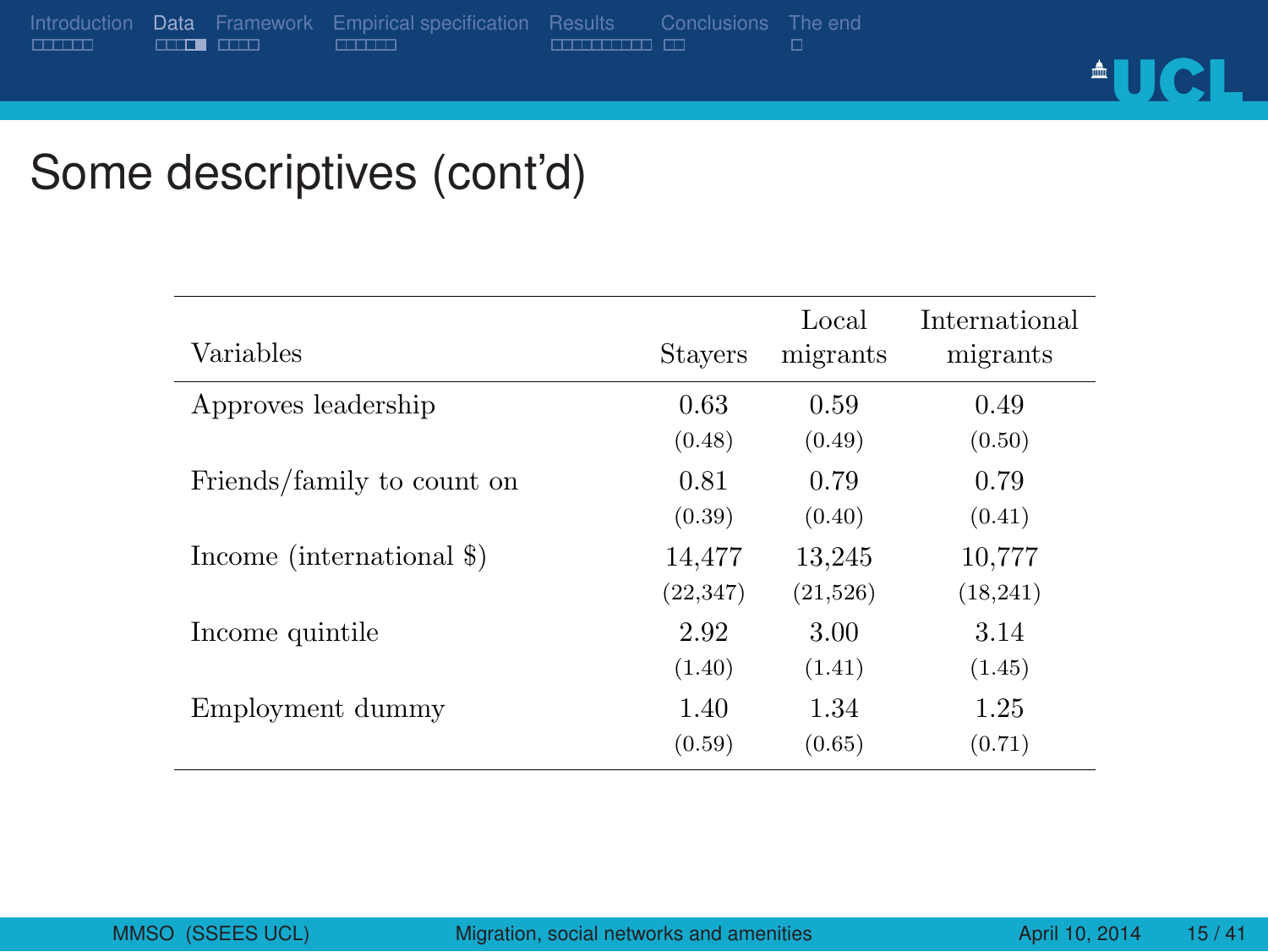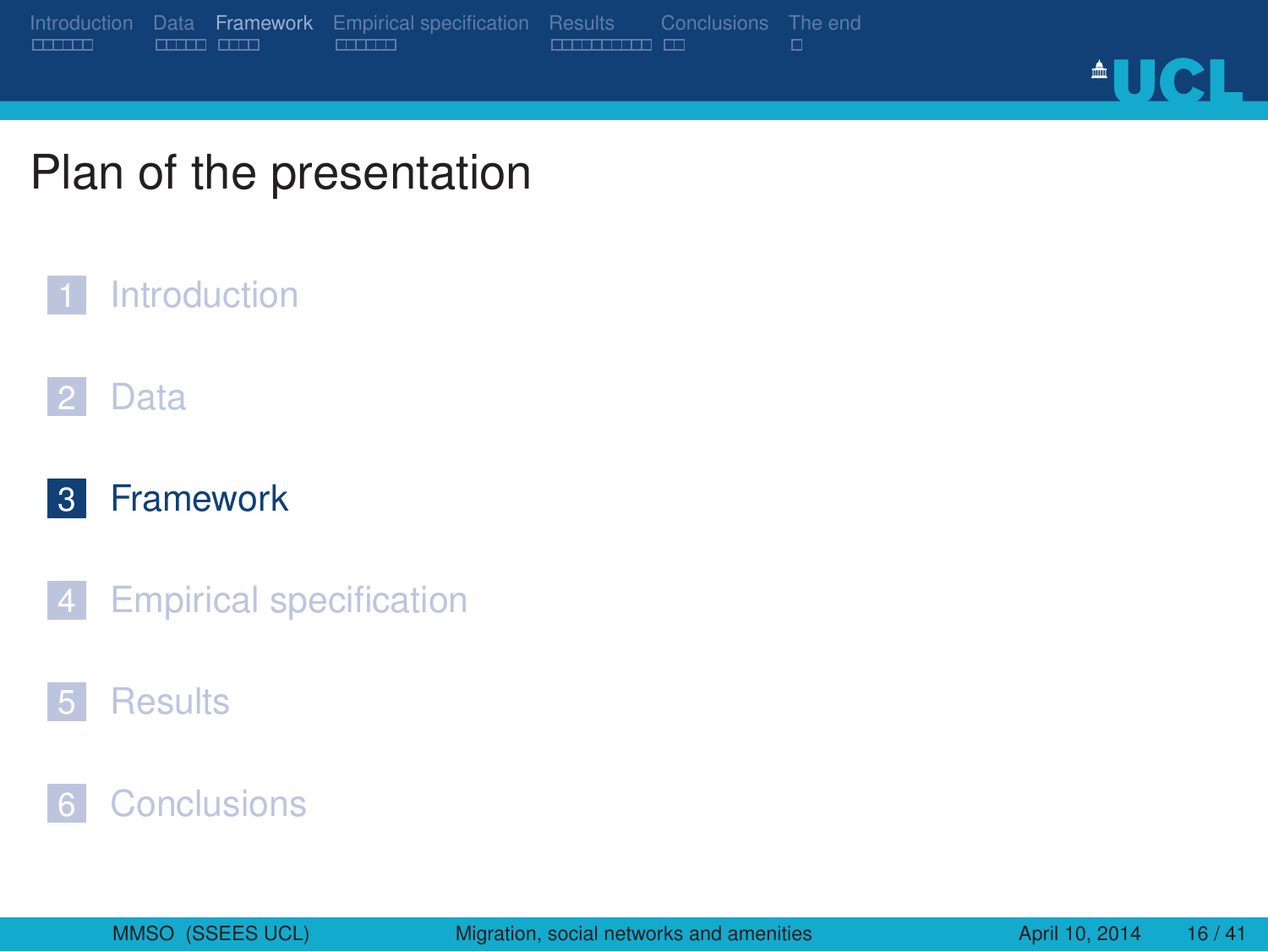#### . . . . . . Introduction Data **Framework** Empirical specification<br>**ELECTE** CLIPS Results Conclusions<br>**ELECTERE** ED

<u><sup>A</sup>UCL</u>

#### **Framework**

Migrants will take into account migration costs, and also their expected utility:

$$
u = f(\omega_d, \kappa_d, \lambda_d) - g(\omega_o, \kappa_o, \lambda_o) - c + \sigma.
$$
 (1)

Where  $\omega$  is wealth of the individual,  $\kappa$  is the individuals contentment with amenities,  $λ$  is satisfaction with job prospects/with the current job,  $σ$  is a random variable which stands for other factors that affect the individual's utility and cannot be measured.

*c* is the cost of migrating:

$$
c = c(\tau, i, \delta, \epsilon). \tag{2}
$$

Where  $\tau$  is country characteristics, *i* is individual characteristics,  $\delta$  is the individual's social network, and  $\epsilon$  is a random individual component.

MMSO (SSEES UCL) Migration, social networks and amenities April 10, 2014 17 / 41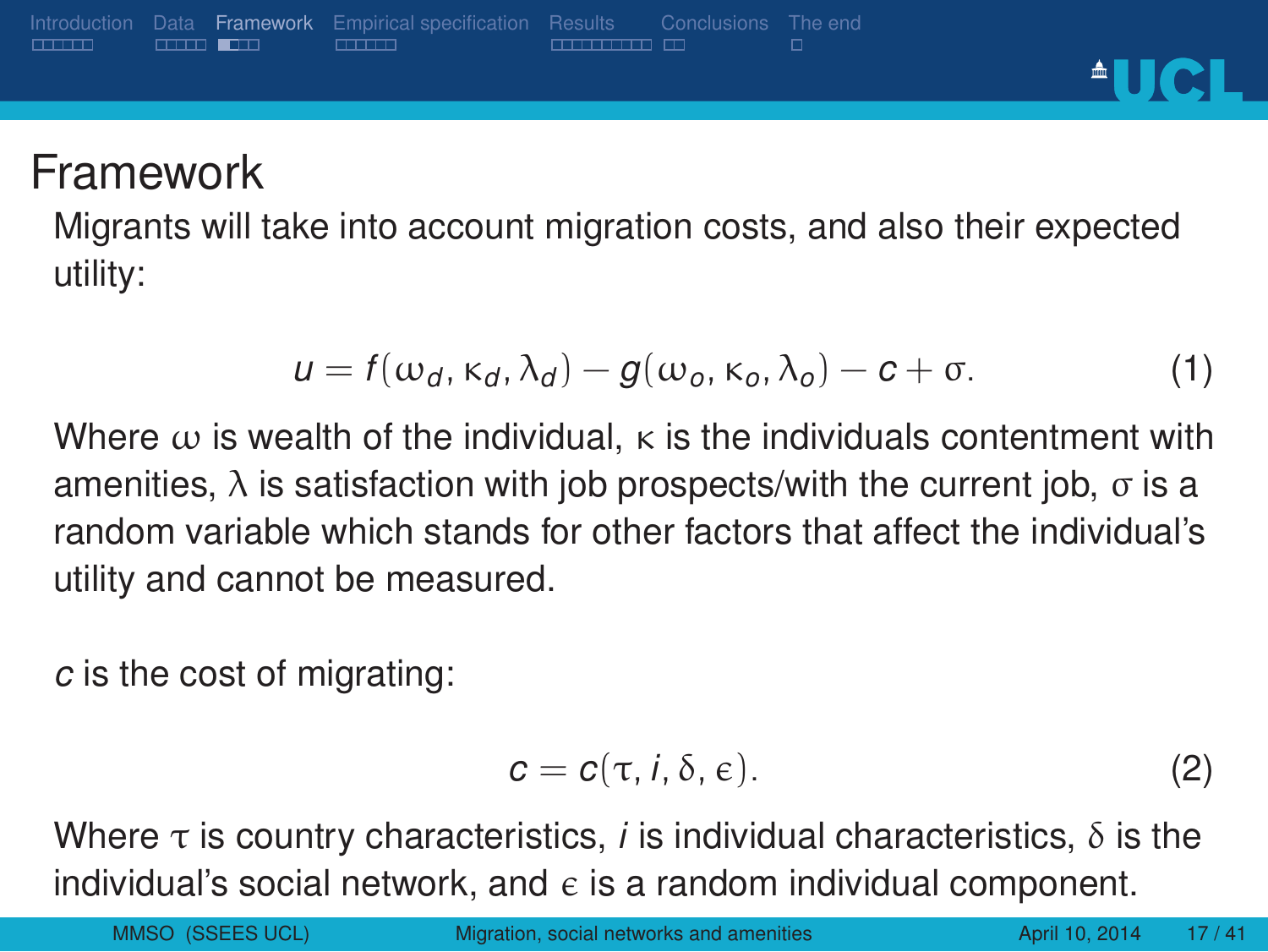#### . . . . . . Introduction Data **Framework** Empirical specification<br>**ELECTE CONTENT** Results Conclusions<br>**ELECTERE** ED **AUCL**

#### Framework

Current wealth of the individual has to exceed the migration costs so that the migrants have the means to migrate (following Dustmann and Okatenko, 2013):

$$
\omega_o \geqslant c. \tag{3}
$$

The individual will decide to migrate if:

$$
Pr(M=1) = Pr(\omega_o \geqslant c; E(u) > 0). \tag{4}
$$

Or stay at the current location if:

$$
Pr(M=0)=Pr(\omega_o < c)+Pr(\omega_o \geqslant c; E(u) \leqslant 0). \hspace{1cm} (5)
$$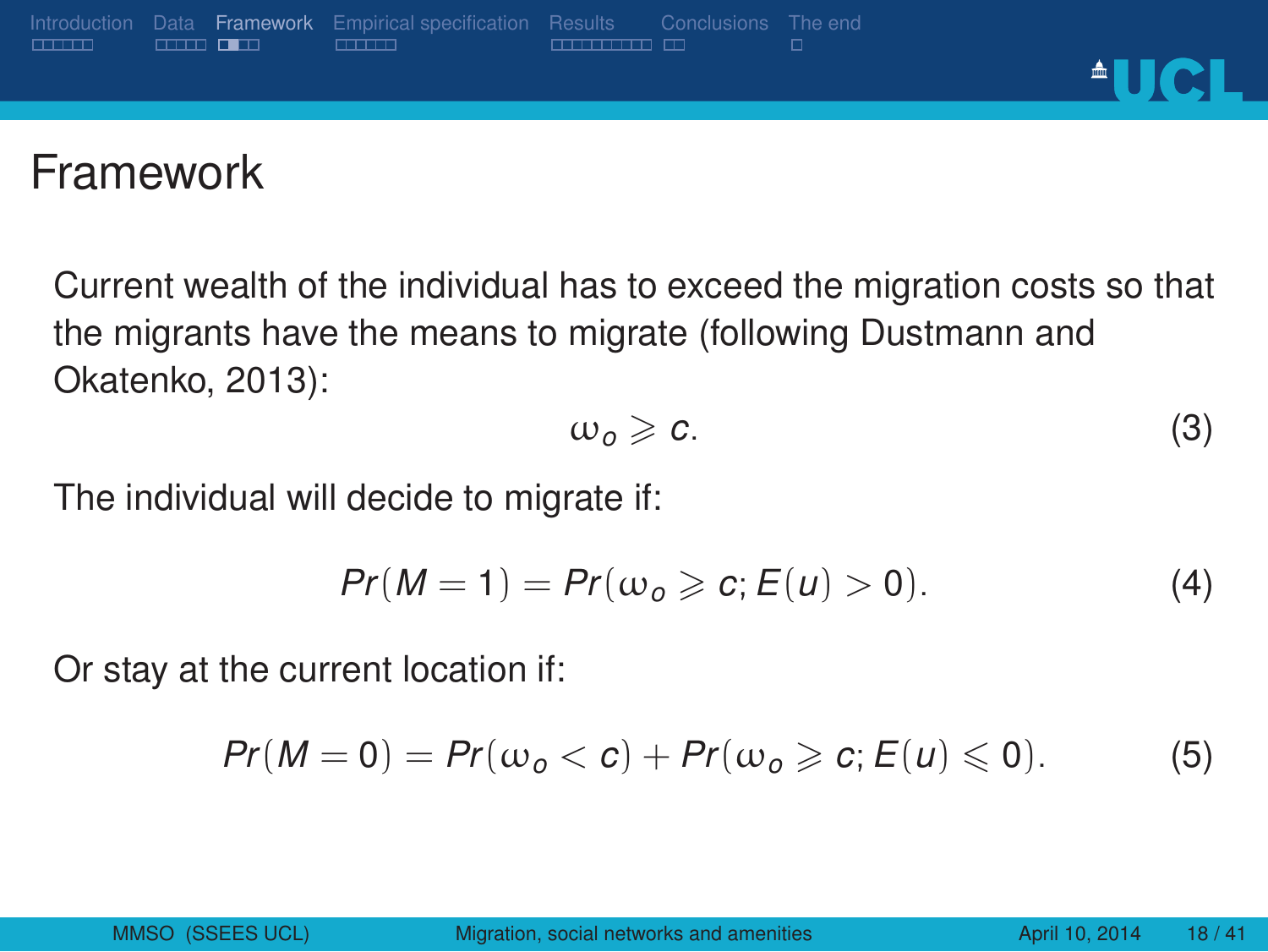### Empirical specification

Data **Framework**<br>COLO COLO

. . . . . . Introduction

$$
M_{it} = \alpha + \beta_1 Y_{it} + \beta_2 Y_{it}^2 + \beta_3 L_{it} + \beta_4 N_{it} + \beta_5 W_{it} + \beta_6 I_{it} + + \beta_7 S_{it} + \beta_8 T_{it} + \beta_9 P I_{it} + \beta_8 P L_{it} + \gamma_i + \mu_t + \epsilon_{it},
$$
 (6)

**AUCL** 

Results Conclusions<br>**ELECTERE** ED

- $M_{it}$  is 1 if the individual *i* answered that he or she is likely to migrate over the next 12 months in year *t*. We distinguish between local and international migration.
- *Y<sub>it</sub>* is individual *i*'s level of wealth in year *t*.

. . . . . . Empirical specification

- *L<sub>it</sub>* measures satisfaction with local amenities at city/local level.
- *N<sub>it</sub>* is a vector of contentment with amenities at national level.
- *W<sub>it</sub>* proxies the individual's satisfaction with her job.
- $I_{it}$  are the individual observable characteristics.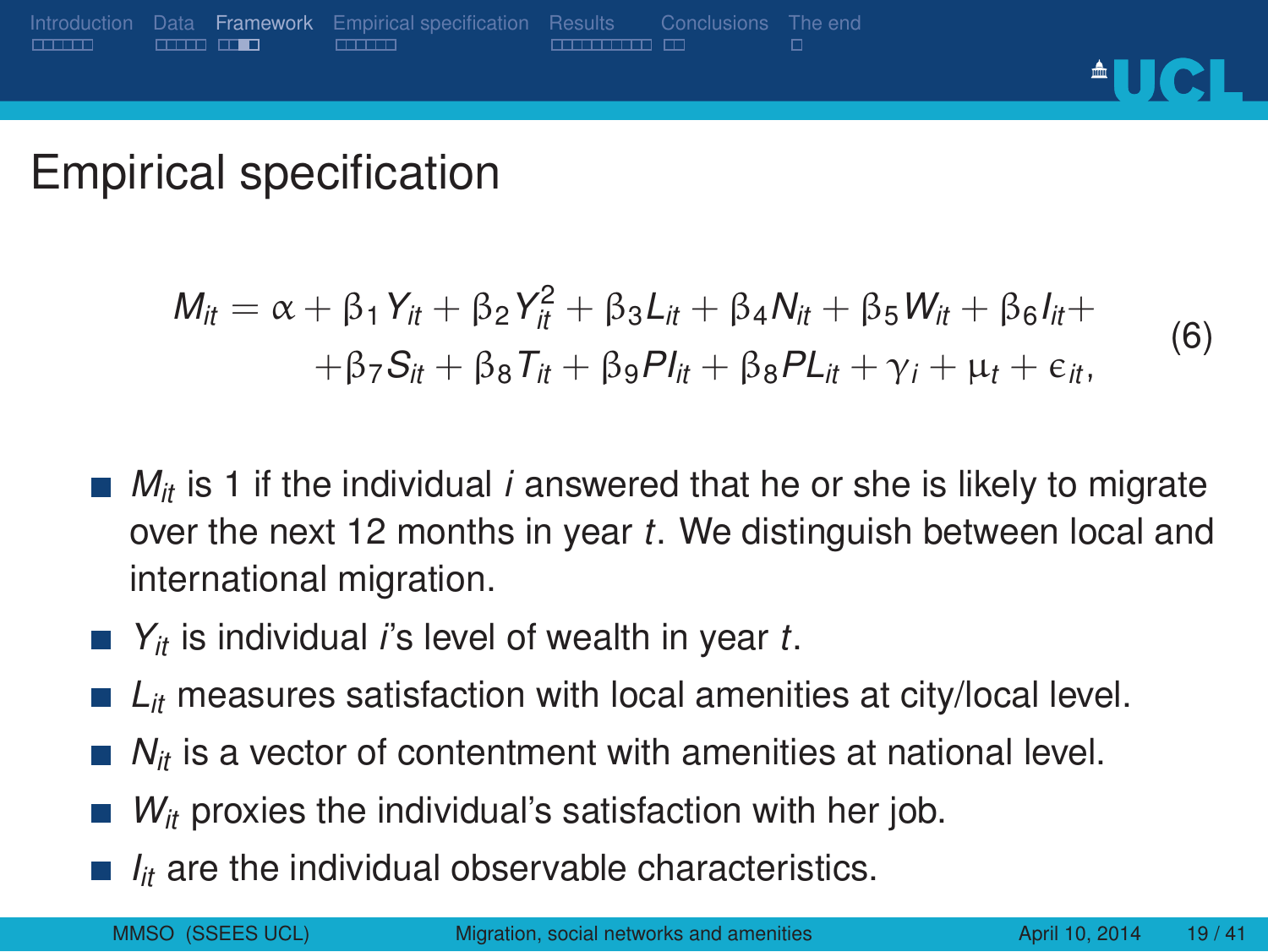Data **Framework**<br>COLO COD

. . . . . . Introduction

<u>AUCL</u>

Empirical specification(cont'd)

. . . . . . Empirical specification

$$
M_{it} = \alpha + \beta_1 Y_{it} + \beta_2 Y_{it}^2 + \beta_3 L_{it} + \beta_4 N_{it} + \beta_5 W_{it} + \beta_6 I_{it} ++ \beta_7 S_{it} + \beta_8 T_{it} + \beta_9 P I_{it} + \beta_8 P L_{it} + \gamma_i + \mu_t + \epsilon_{it},
$$
 (7)

Results Conclusions<br>**ELECTERE** ED

- $S_{it}$  proxies for social networks abroad
- $T_{it}$  proxies for social ties/networks at the current location
- $PI_{it}$  and  $PL_{it}$  are peer-effects for local and international migration.
- Year  $(\mu_t)$  and country  $(\gamma_i)$  fixed effects are also included.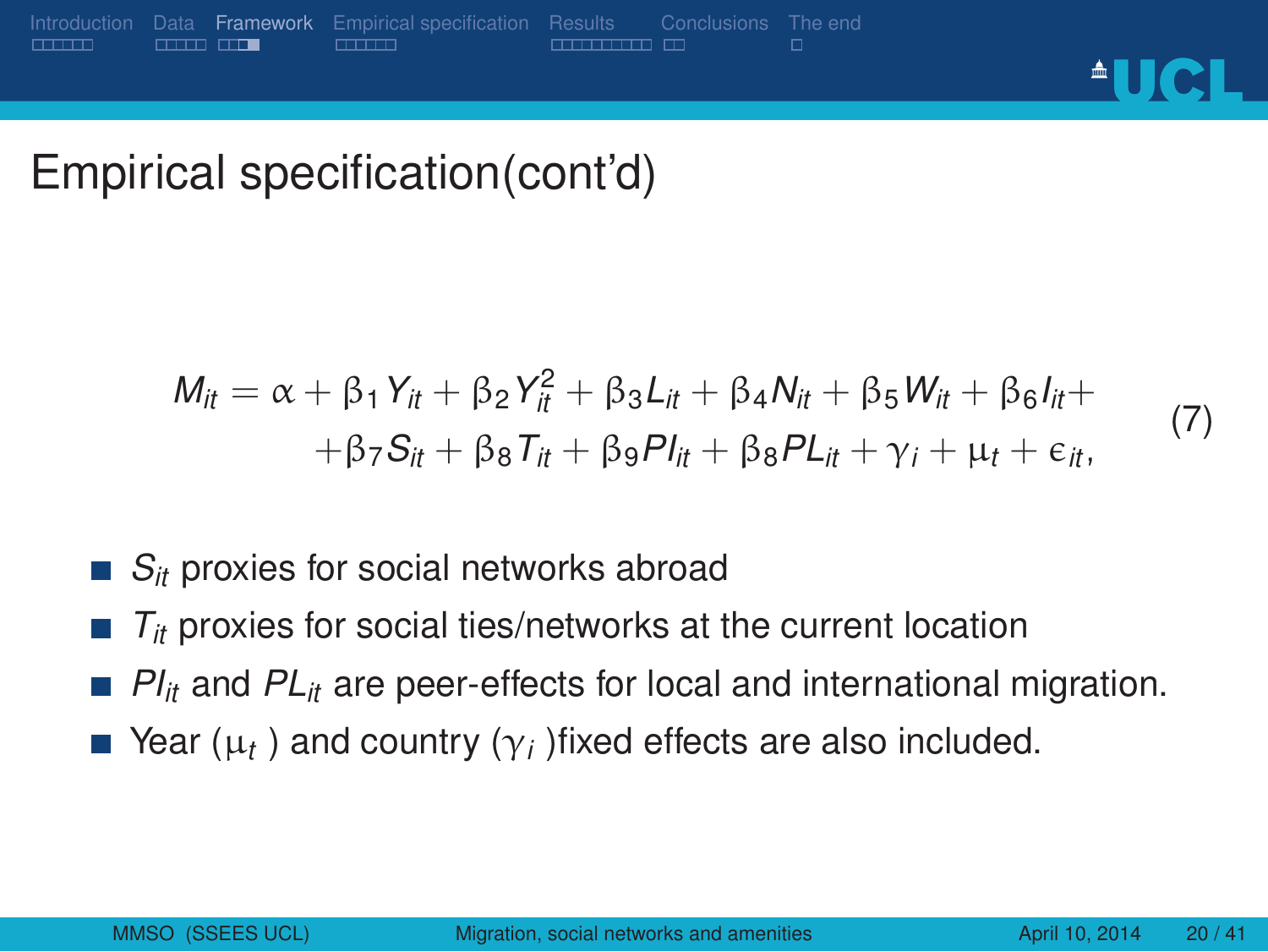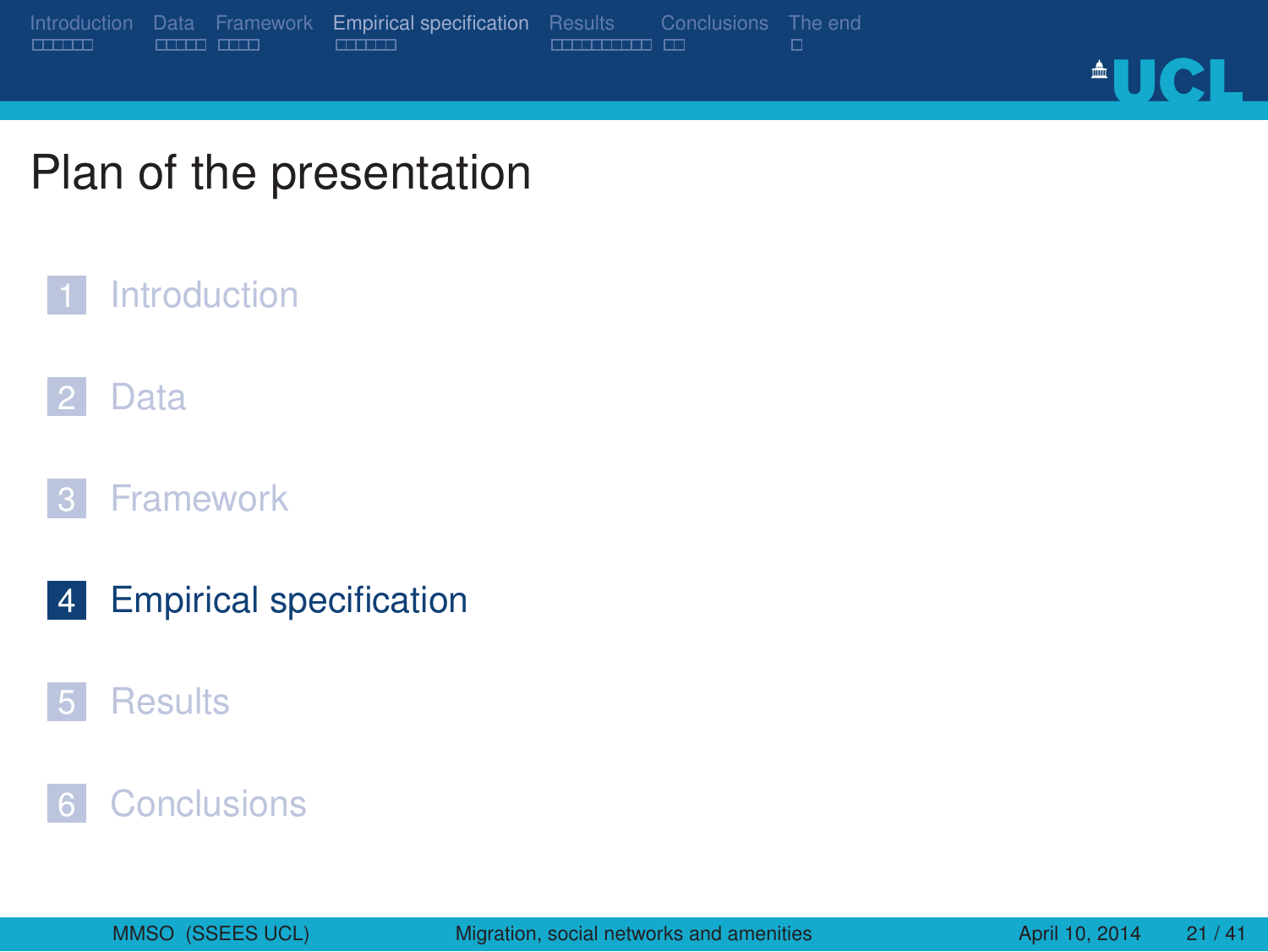

#### Principal components

World Poll contains many related questions. Including them would lead to multicollinearity problem:

we use principal component analysis to construct a set of indexes.

Since many of the questions are binary/categorical, we use the polychoric principal components analysis, see Kolenikov and Angeles (2004).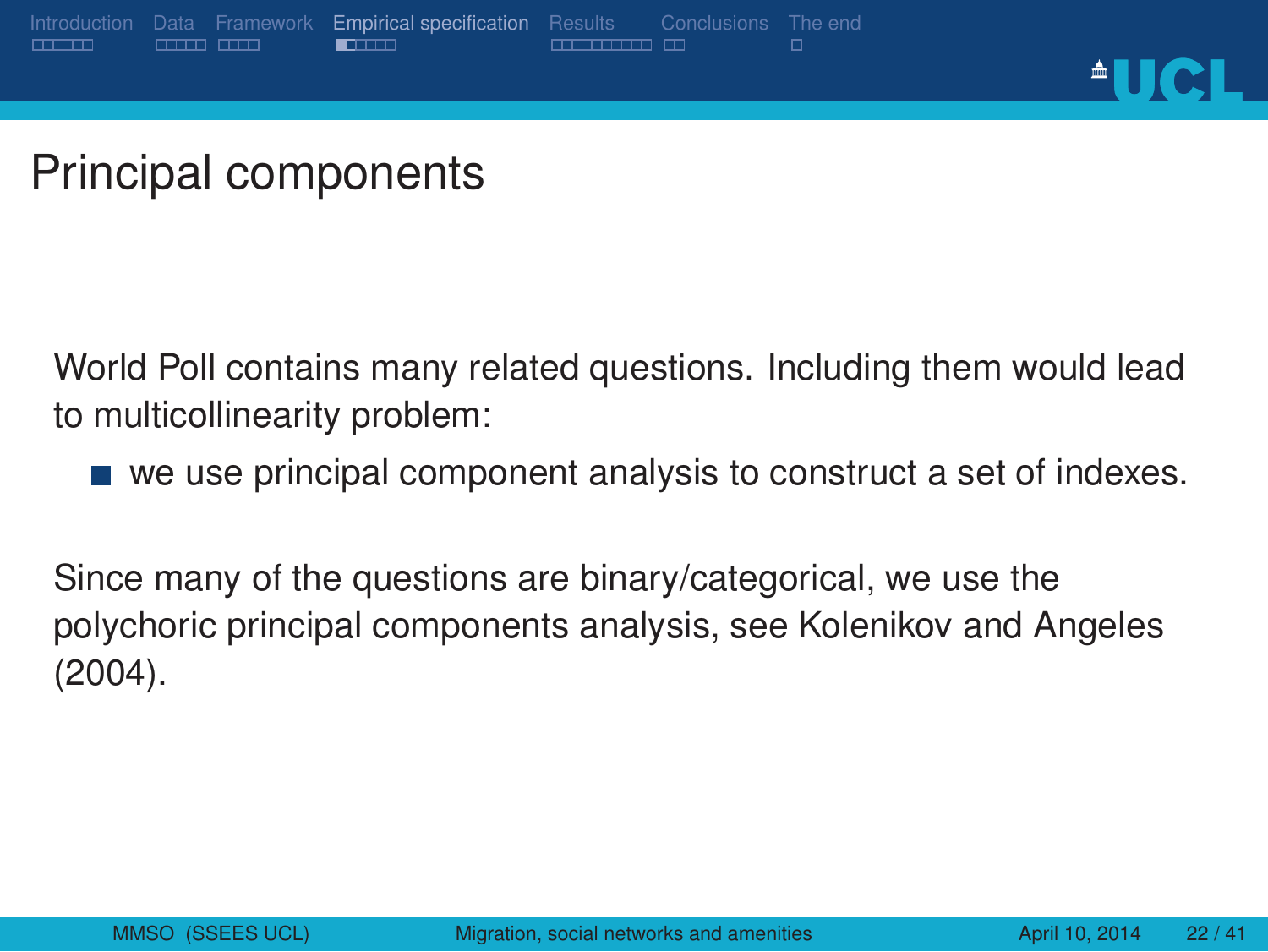Empirical specification<br>  $\square$ Results Conclusions<br>**ELECTERE** ED

**AUCL** 

Principal components

We construct the following indexes:

- *Y* reflects individual's income and wealth.
- *L* reflects satisfaction with the city (local amenities).
- *N* reflects satisfaction with the country-level amenities.
- *W* reflects satisfaction with the employment status/job opportunities.
- *I* reflects individual observable characteristics.
- *S* reflects social networks at home.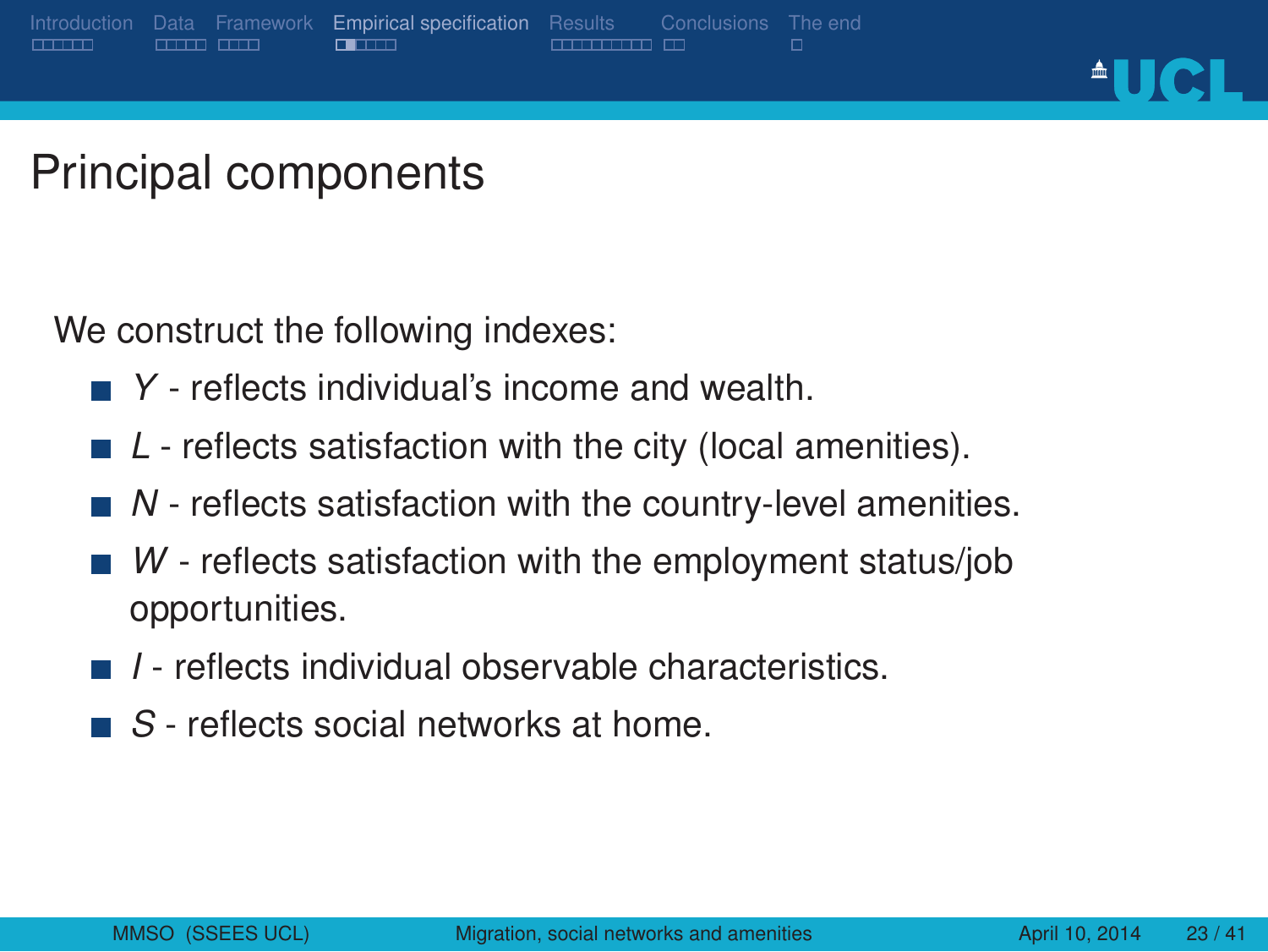. . . . . . Introduction Data Framework<br>COLO COLO Empirical specification Results Conclusions<br>
THERE IS CONCLUDED

<u>AUCL</u>

### Average value of the indexes

|                                    | City    | Country | Social  | Work    | Wealth  |
|------------------------------------|---------|---------|---------|---------|---------|
| Country                            | index   | index   | index   | index   | index   |
| European Union                     | $-0.28$ | $-1.68$ | $-0.13$ | $-0.76$ | $-0.14$ |
| <b>Balkans</b>                     | $-0.82$ | $-2.28$ | $-0.50$ | $-1.25$ | $-0.62$ |
| Europe-other                       | 0.16    | $-0.69$ | $-0.02$ | $-0.36$ | 0.40    |
| Commonwealth of Independent States | $-0.77$ | $-1.93$ | $-0.44$ | $-0.94$ | $-0.93$ |
| Australia-New Zealand              | $-0.09$ | $-0.77$ | 0.04    | $-0.52$ | 0.31    |
| Southeast Asia                     | 0.04    | $-1.03$ | $-0.21$ | $-0.43$ | $-0.70$ |
| South Asia                         | $-0.72$ | $-1.40$ | $-0.72$ | $-0.84$ | $-1.18$ |
| East Asia                          | $-0.38$ | $-2.10$ | $-0.32$ | $-0.70$ | $-0.26$ |
| Latin America and the Caribbean    | $-0.64$ | $-2.11$ | $-0.24$ | $-0.84$ | $-0.79$ |
| Northern America                   | $-0.12$ | $-1.18$ | $-0.01$ | $-0.76$ | 0.18    |
| Middle East and North Africa       | $-0.83$ | $-1.71$ | $-0.50$ | $-1.00$ | $-0.56$ |
| Sub-Saharan Africa                 | $-1.41$ | $-1.75$ | $-0.52$ | $-1.39$ | $-1.87$ |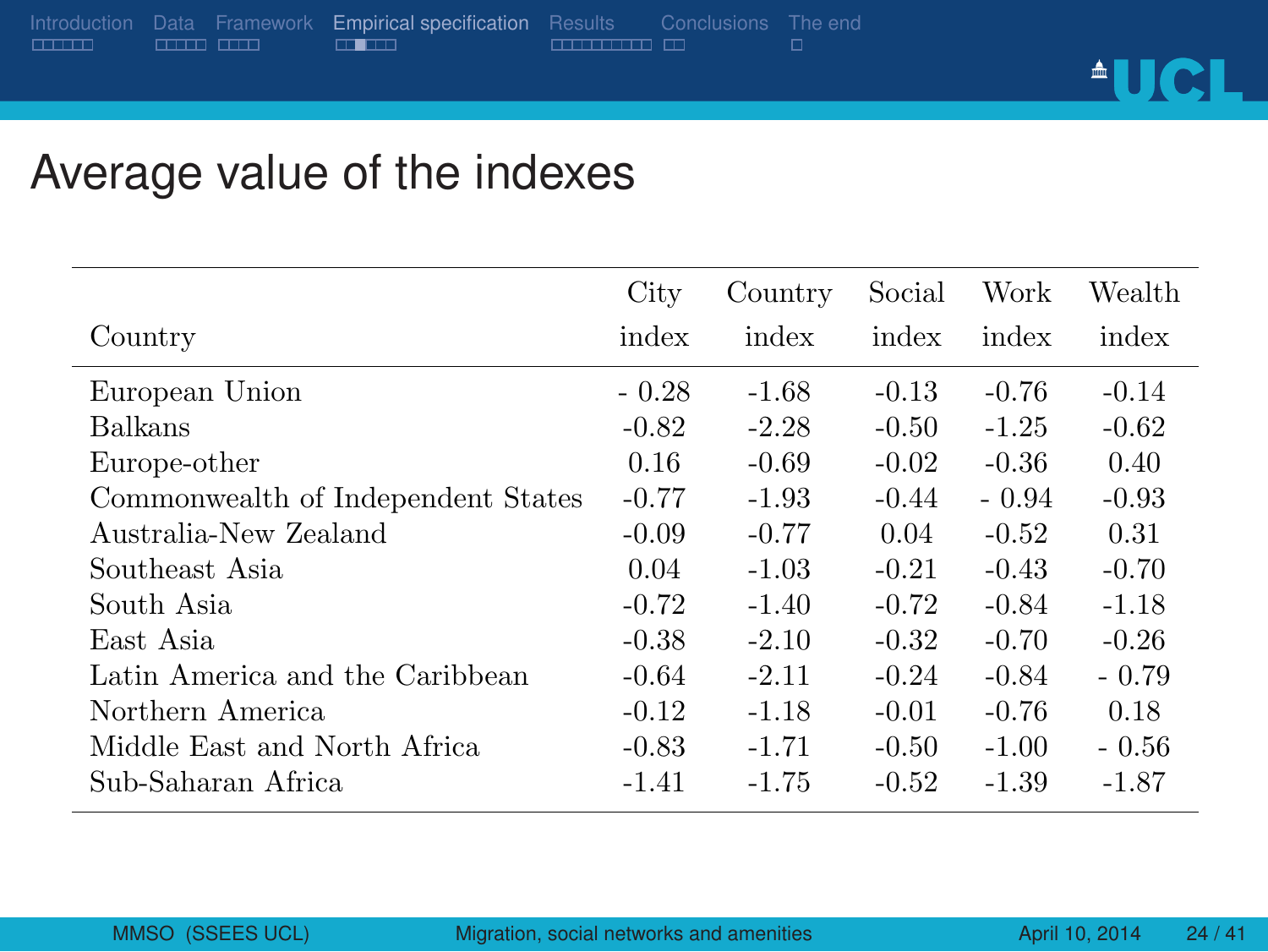

Principal components - city index

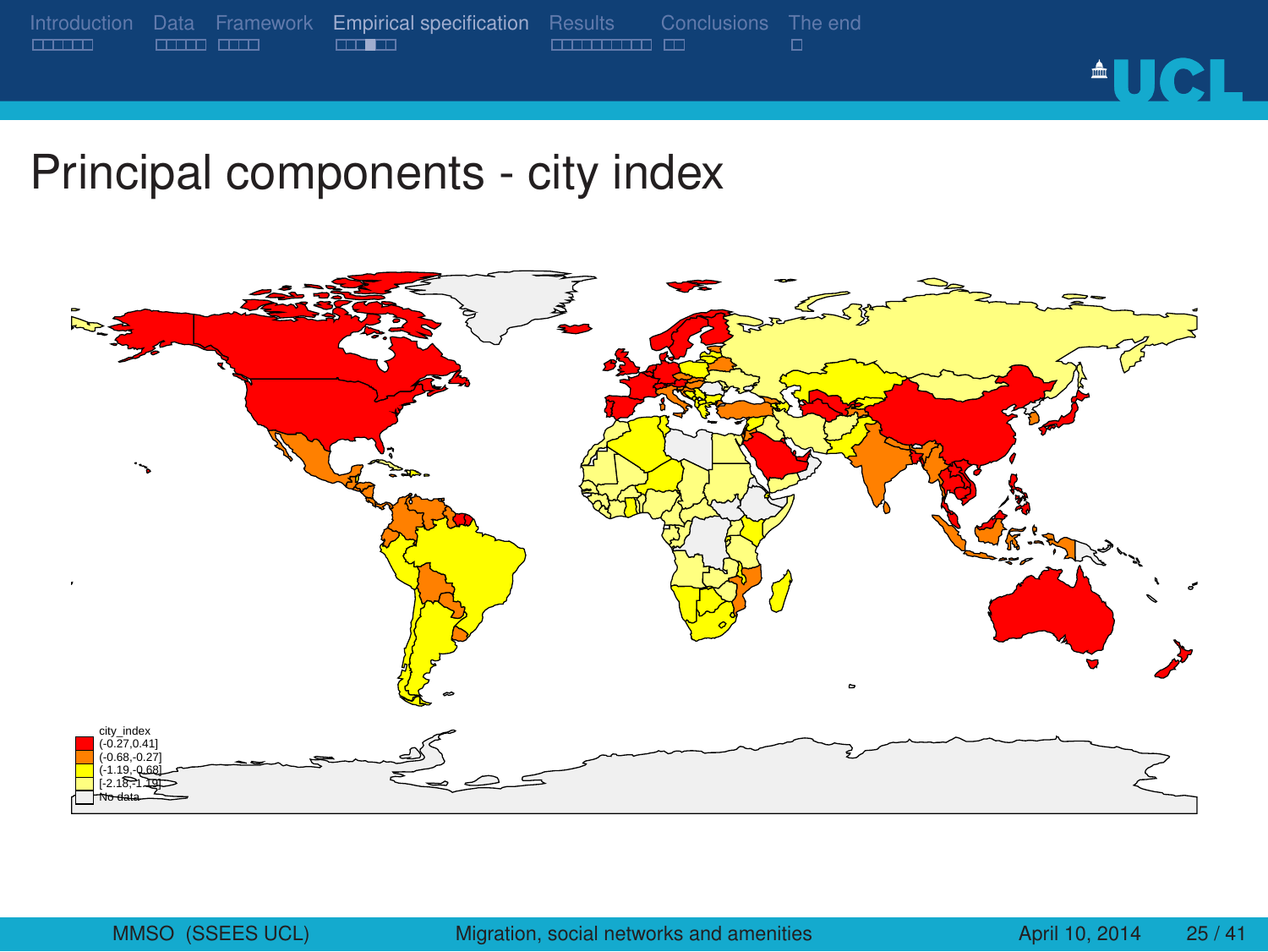

Principal components - social index

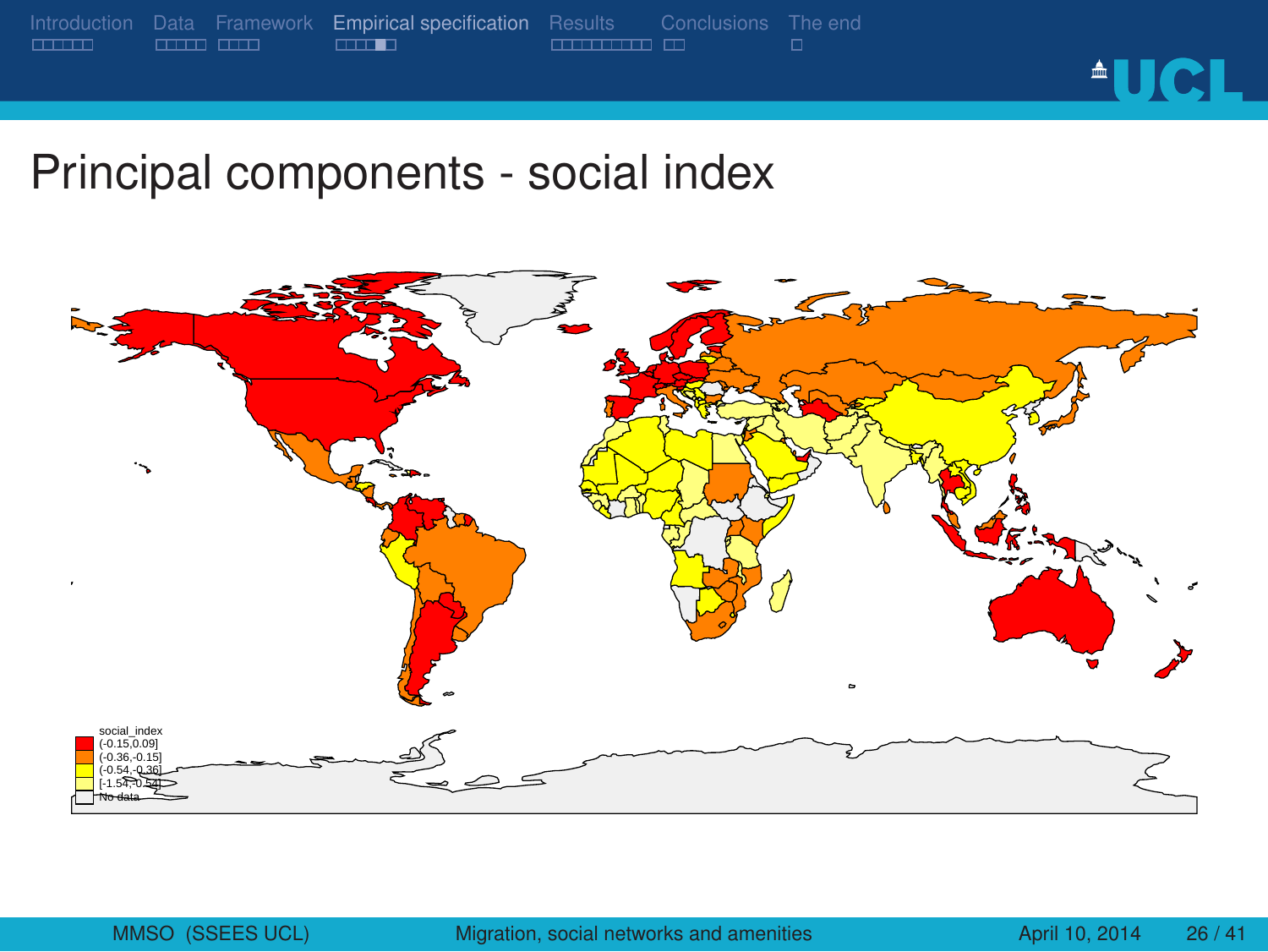![](_page_27_Picture_1.jpeg)

People to count on abroad

![](_page_27_Picture_3.jpeg)

Data Framework<br>COLO COLO . . . . . . Empirical specification Results Conclusions<br>**ELECTERE** ED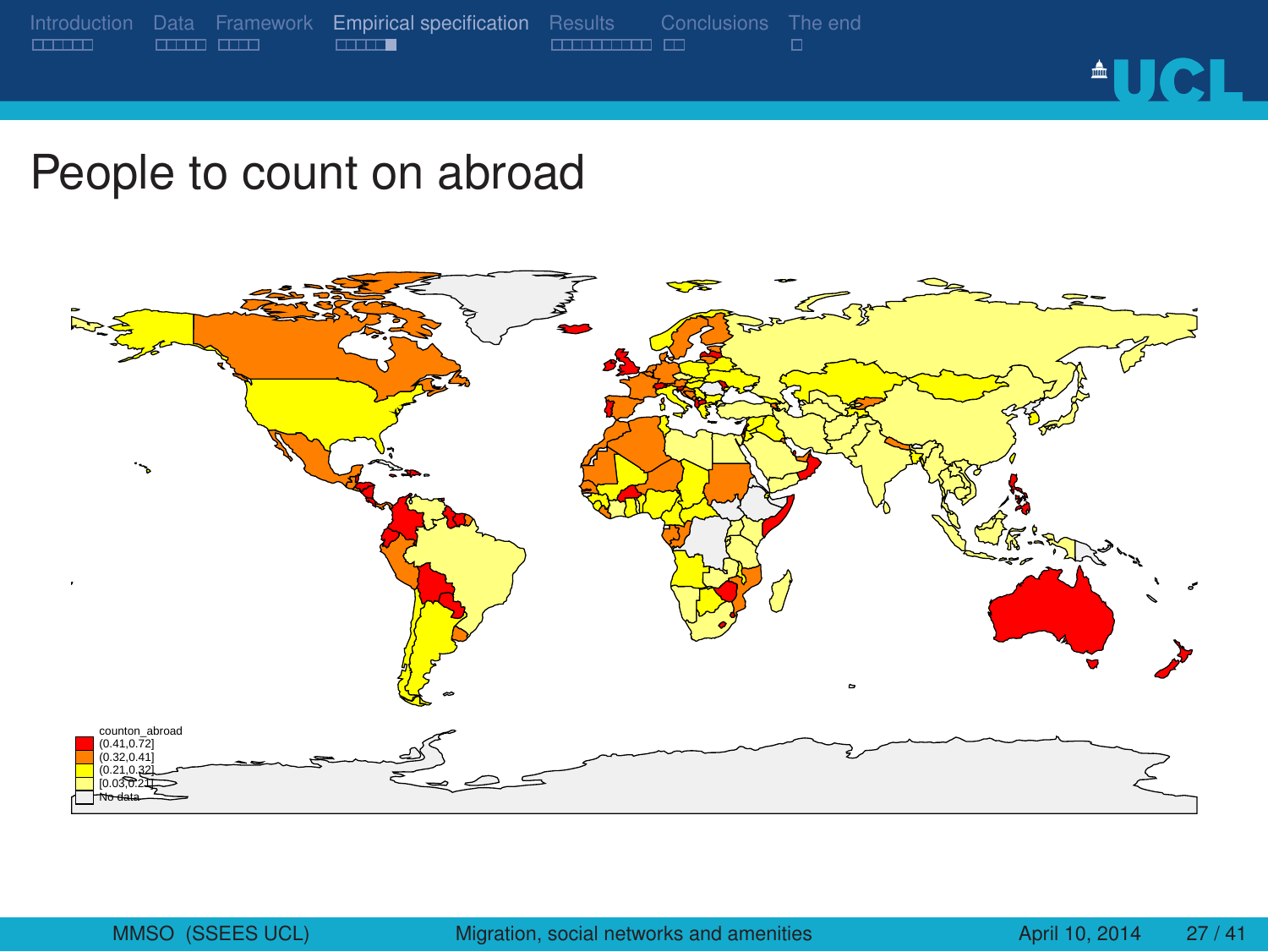![](_page_28_Picture_0.jpeg)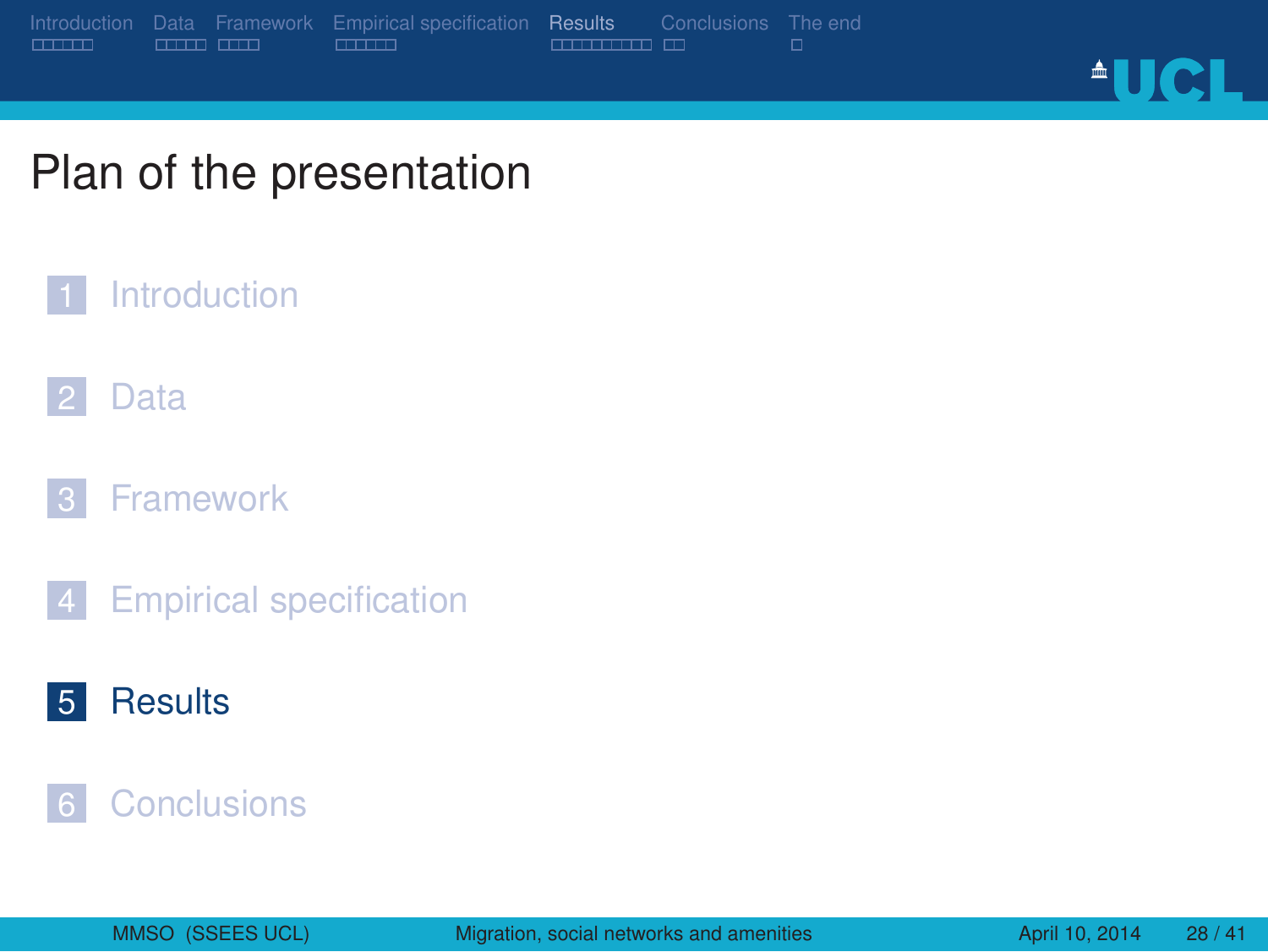. . . . . . Introduction . . . . . Data . . . . Framework . . . . . . Empirical specification Results Conclusions The end<br>  $\Box$   $\Box$   $\Box$   $\Box$   $\Box$   $\Box$ 

<u>AUCL</u>

#### Main results

|                                  | Linear specifications    |                                   | Non-linear specifications |                          |  |
|----------------------------------|--------------------------|-----------------------------------|---------------------------|--------------------------|--|
| Variables                        | International            | Local                             | International             | Local                    |  |
|                                  | migration                | migration                         | migration                 | migration                |  |
| City index                       | $-0.006$                 | $-0.021$                          | $-0.006$                  | $-0.021$                 |  |
|                                  | $(0.001)***$             | $(0.002)$ <sup>+++</sup>          | $(0.001)***$              | $(0.002)***$             |  |
| Country index                    | $-0.004$                 | $-0.004$                          | $-0.004$                  | $-0.004$                 |  |
|                                  | $(0.001)***$             | $(0.001)$ <sup>+++</sup>          | $(0.001)***$              | $(0.001)***$             |  |
| Social index                     | $-0.003$                 | $-0.010$                          | 500.0-                    | $-0.011$                 |  |
|                                  | $(0.001)***$             | $(0.002)$ <sup>+++</sup>          | $(0.001)***$              | $(0.002)***$             |  |
| Friends abroad                   | 0.032<br>$(0.002)***$    | 0.032<br>$(0.004)$ <sup>+++</sup> | 0.032                     | 0.032<br>$(0.004)***$    |  |
| Work index                       | $-0.006$                 | $-0.018$                          | $-0.006$                  | $-0.018$                 |  |
|                                  | $(0.001)***$             | $(0.002)$ <sup>+++</sup>          | $(0.001)***$              | $(0.002)$ <sup>***</sup> |  |
| Wealth index                     | 0.000                    | $-0.000$                          | 0.000                     | $-0.002$                 |  |
|                                  | (0.001)                  | (0.002)                           | (0.001)                   | (0.002)                  |  |
| (log) Peers want to move locally | $-0.000$                 | 0.108                             | $-0.001$                  | 0.106                    |  |
|                                  | (0.012)                  | $(0.024)$ <sup>+++</sup>          | (0.012)                   | $(0.024)***$             |  |
| (log) Peers want to move abroad  | 0.024                    | $-0.001$                          | 0.024                     | $-0.001$                 |  |
|                                  | $(0.004)***$             | (0.006)                           | $(0.003)***$              | (0.006)                  |  |
| Married                          | $-0.011$                 | $-0.029$                          | $-0.011$                  | $-0.029$                 |  |
|                                  | $(0.002)***$             | $(0.004)$ <sup>+++</sup>          | $(0.002)***$              | $(0.004)***$             |  |
| Age                              | $-0.001$                 | $-0.003$                          | $-0.001$                  | $-0.003$                 |  |
|                                  | $(0.000)$ ***            | $(0.000)***$                      | $(0.000)$ ***             | $(0.000)$ ***            |  |
| Education                        | 0.006                    | 0.022                             | 0.006                     | 0.023                    |  |
|                                  | $(0.002)***$             | $(0.003)$ <sup>+++</sup>          | $(0.001)***$              | $(0.003)***$             |  |
| Female                           | $-0.010$                 | $-0.015$                          | $-0.010$                  | $-0.015$                 |  |
|                                  | $(0.002)$ ***            | $(0.004)$ <sup>+++</sup>          | $(0.002)***$              | $(0.004)***$             |  |
| Healthy                          | $-0.009$                 | $-0.041$                          | $-0.009$                  | $-0.040$                 |  |
|                                  | $(0.002)***$             | $(0.004)$ <sup>+++</sup>          | $(0.002)***$              | $(0.004)***$             |  |
| Large city                       | 0.010                    | 0.017                             | 0.010                     | 0.017                    |  |
|                                  | $(0.002)$ <sup>***</sup> | $(0.004)$ <sup>+++</sup>          | $(0.002)***$              | $(0.004)***$             |  |
| $#$ of children                  | 0.001                    | $-0.001$                          | 0.001                     | $-0.001$                 |  |
|                                  | $(0.000)^*$              | (0.001)                           | $(0.000)^*$               | (0.001)                  |  |
| Pseudo R2                        | 0.21                     | 0.09                              | 0.21                      | 0.09                     |  |
| $\boldsymbol{N}$                 | 48.962                   | 59.359                            | 48.962                    | 59,359                   |  |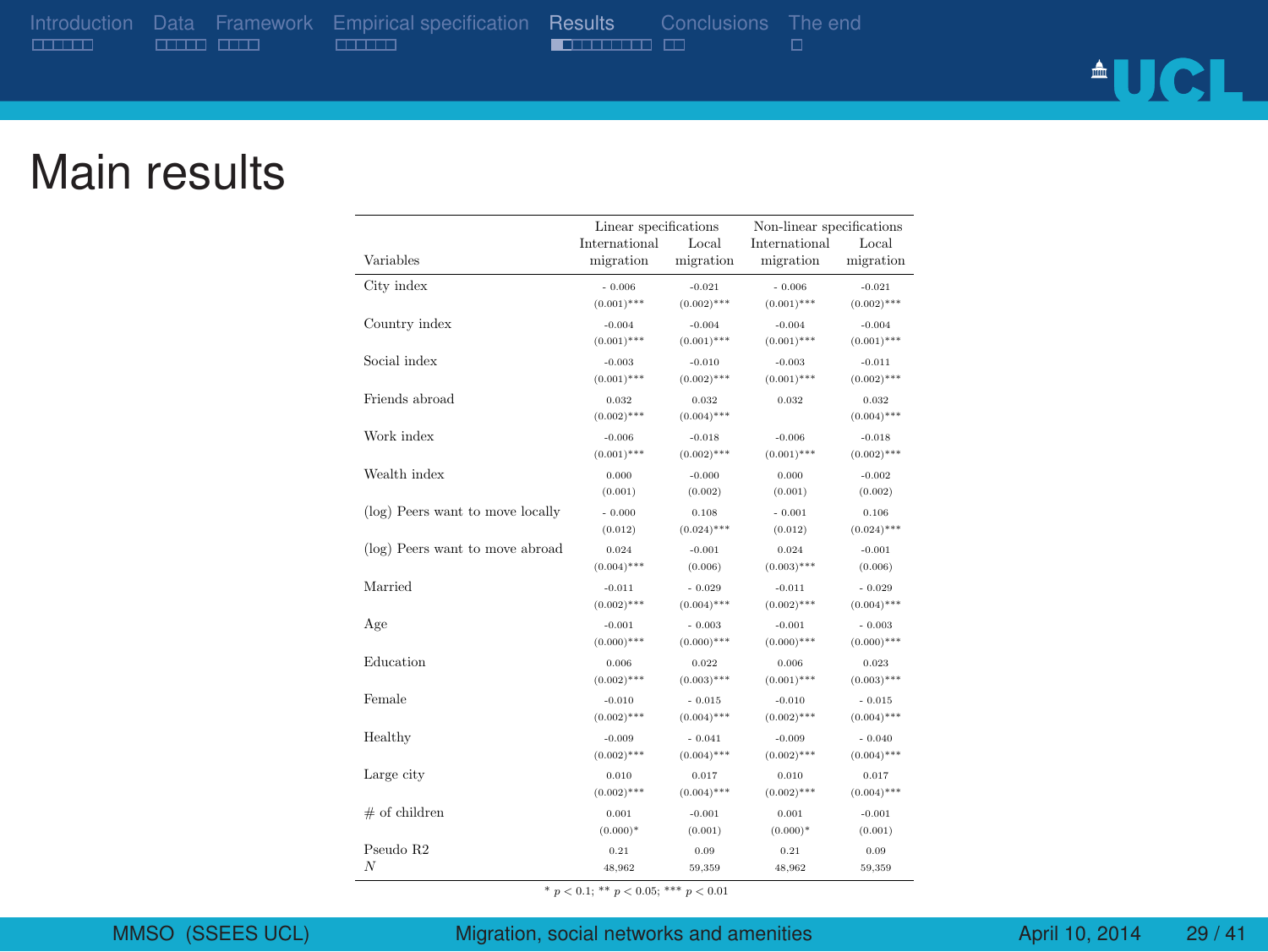![](_page_30_Figure_0.jpeg)

![](_page_30_Figure_1.jpeg)

#### Main results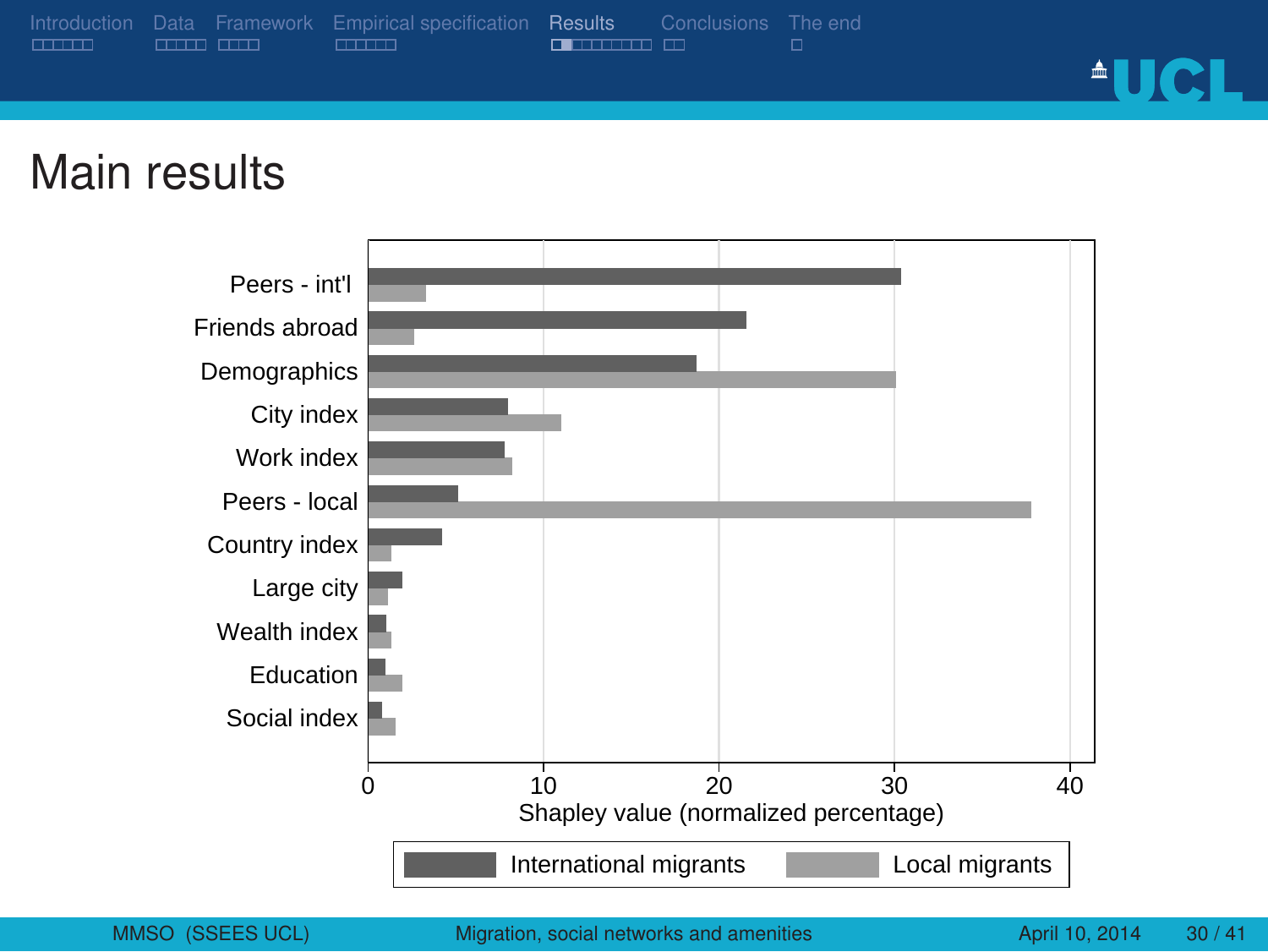. . . . . . Introduction

. . . . . . Empirical specification Results Conclusions<br> **Experience Experience**  The end<br>□

<u>AUCL</u>

### Age and the desire to migrate

|                                  | Working age $(16 \text{ to } 60 \text{ y.o.})$<br>International | Local           | Above 60 v.o.<br>International | Local         |
|----------------------------------|-----------------------------------------------------------------|-----------------|--------------------------------|---------------|
| Variables                        | migration                                                       | migration       | migration                      | migration     |
| City index                       | $-0.006$                                                        | $-0.022$        | $-0.011$                       | $-0.011$      |
|                                  | $(0.001)$ ***                                                   | $(0.002)$ ***   | $(0.005)$ **                   | $(0.006)^*$   |
| Country index                    | $-0.004$                                                        | $-0.004$        | $-0.007$                       | $-0.005$      |
|                                  | $(0.001)$ ***                                                   | $(0.002)$ **    | $(0.004)^*$                    | (0.005)       |
| Social index                     | $-0.003$                                                        | $-0.009$        | $-0.012$                       | $-0.009$      |
|                                  | $(0.001)$ **                                                    | $(0.002)^{***}$ | $(0.007)^*$                    | (0.007)       |
| Friends abroad                   | 0.033                                                           | 0.032           | 0.049                          | 0.031         |
|                                  | $(0.002)$ ***                                                   | $(0.004)$ ***   | $(0.017)$ ***                  | $(0.014)$ **  |
| Work index                       | $-0.007$                                                        | $-0.022$        | $-0.011$                       | $-0.020$      |
|                                  | $(0.001)$ ***                                                   | $(0.002)$ ***   | (0.007)                        | $(0.007)$ *** |
| Wealth index                     | 0.000                                                           | $-0.000$        | 0.016                          | 0.005         |
|                                  | (0.001)                                                         | (0.002)         | $(0.007)^{**}$                 | (0.006)       |
| (log) Peers want to move locally | 0.002                                                           | 0.102           | $-0.053$                       | 0.140         |
|                                  | (0.012)                                                         | $(0.025)$ ***   | (0.142)                        | (0.089)       |
| (log) Peers want to move abroad  | 0.024                                                           | $-0.001$        | 0.199                          | $-0.011$      |
|                                  | $(0.004)$ ***                                                   | (0.006)         | $(0.098)$ **                   | (0.022)       |
| Married                          | $-0.019$                                                        | $-0.059$        | $-0.039$                       | $-0.011$      |
|                                  | $(0.002)$ ***                                                   | $(0.004)$ ***   | $(0.016)$ **                   | (0.014)       |
| Education                        | 0.007                                                           | 0.030           | 0.008                          | $-0.005$      |
|                                  | $(0.002)$ ***                                                   | $(0.003)$ ***   | (0.010)                        | (0.012)       |
| Female                           | $-0.010$                                                        | $-0.013$        | 0.014                          | 0.014         |
|                                  | $(0.002)$ ***                                                   | $(0.004)$ ***   | (0.016)                        | (0.015)       |
| Healthy                          | $-0.007$                                                        | $-0.032$        | $-0.021$                       | $-0.031$      |
|                                  | $(0.002)$ ***                                                   | $(0.005)$ ***   | (0.015)                        | $(0.013)$ **  |
| Large city                       | 0.009                                                           | 0.015           | $-0.005$                       | 0.019         |
|                                  | $(0.002)$ ***                                                   | $(0.004)$ ***   | (0.012)                        | (0.015)       |
| Pseudo R2                        | 0.20                                                            | 0.08            | 0.30                           | 0.10          |
| N                                | 46.027                                                          | 55,880          | 703                            | 2,955         |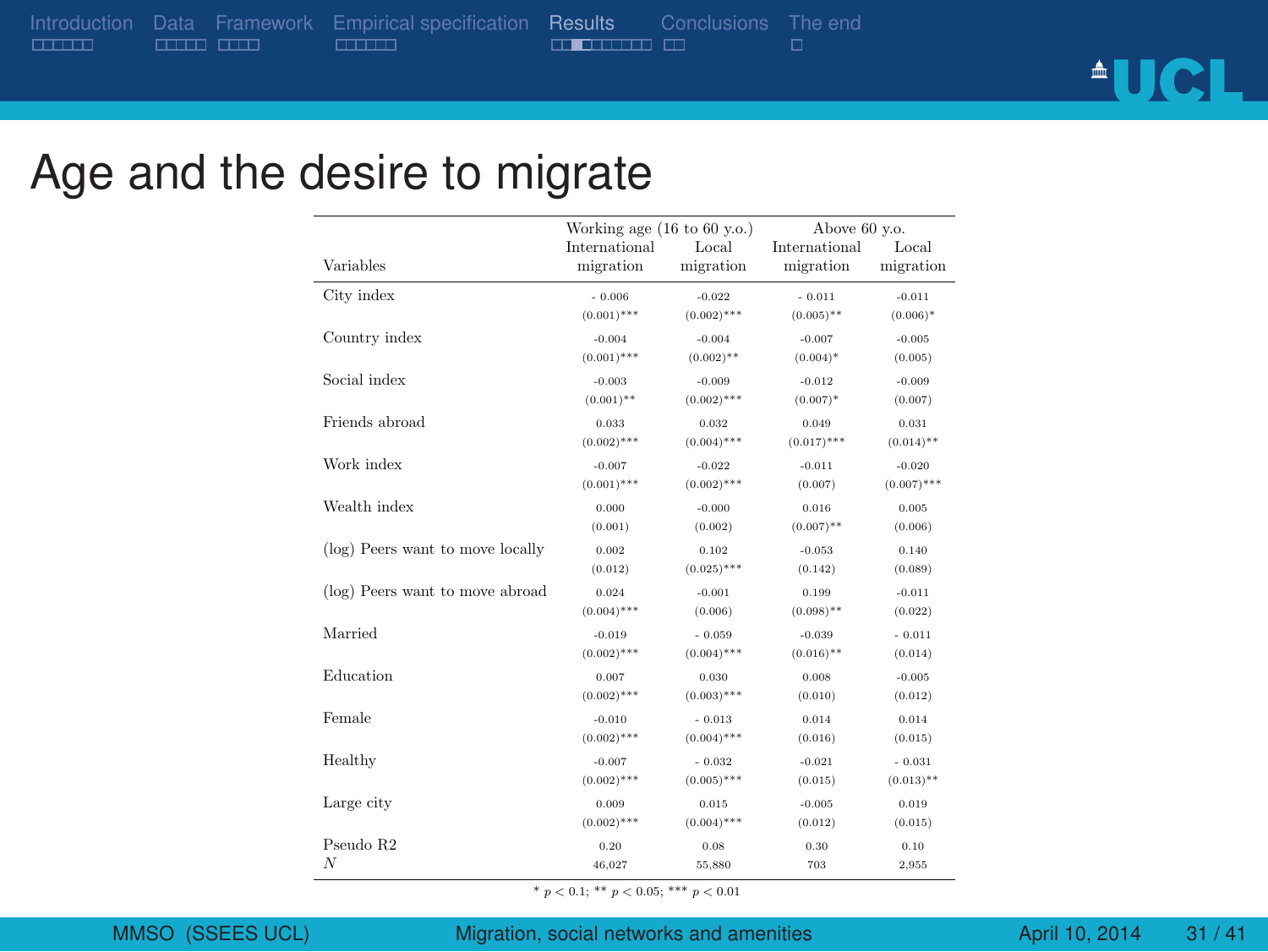. . . . . . Empirical specification Results Conclusions<br>
<del>ELECTION</del> ID The end<br>□

<u>AUCL</u>

### Age and the desire to migrate

|                                  | Working age $(16 \text{ to } 60 \text{ y.o.})$ |               | Above 60 v.o. |               |  |
|----------------------------------|------------------------------------------------|---------------|---------------|---------------|--|
| Variables                        | International                                  | Local         | International | Local         |  |
|                                  | migration                                      | migration     | migration     | migration     |  |
| City index                       | $-0.006$                                       | $-0.022$      | $-0.011$      | $-0.011$      |  |
|                                  | $(0.001)$ ***                                  | $(0.002)$ *** | $(0.005)$ **  | $(0.006)*$    |  |
| Country index                    | $-0.004$                                       | $-0.004$      | $-0.007$      | $-0.005$      |  |
|                                  | $(0.001)$ ***                                  | $(0.002)$ **  | $(0.004)*$    | (0.005)       |  |
| Social index                     | $-0.003$                                       | $-0.009$      | $-0.012$      | $-0.009$      |  |
|                                  | $(0.001)$ **                                   | $(0.002)$ *** | $(0.007)^*$   | (0.007)       |  |
| Friends abroad                   | 0.033                                          | 0.032         | 0.049         | 0.031         |  |
|                                  | $(0.002)$ ***                                  | $(0.004)$ *** | $(0.017)$ *** | $(0.014)$ **  |  |
| Work index                       | $-0.007$                                       | $-0.022$      | $-0.011$      | $-0.020$      |  |
|                                  | $(0.001)$ ***                                  | $(0.002)$ *** | (0.007)       | $(0.007)$ *** |  |
| Wealth index                     | 0.000                                          | $-0.000$      | 0.016         | 0.005         |  |
|                                  | (0.001)                                        | (0.002)       | $(0.007)$ **  | (0.006)       |  |
| (log) Peers want to move locally | 0.002                                          | 0.102         | $-0.053$      | 0.140         |  |
|                                  | (0.012)                                        | $(0.025)$ *** | (0.142)       | (0.089)       |  |
| (log) Peers want to move abroad  | 0.024                                          | $-0.001$      | 0.199         | $-0.011$      |  |
|                                  | $(0.004)$ ***                                  | (0.006)       | $(0.098)$ **  | (0.022)       |  |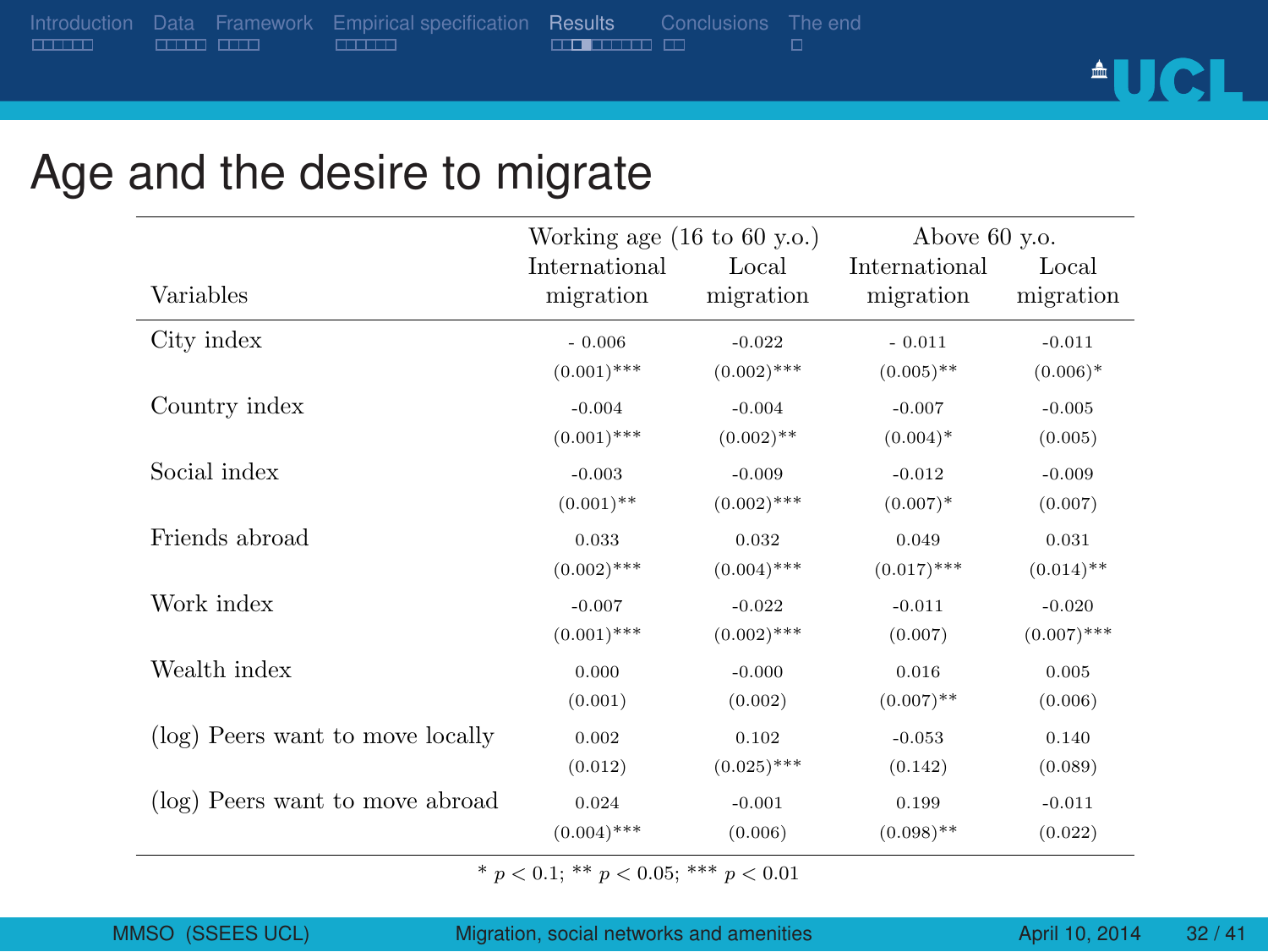. . . . . . Introduction Data Framework<br>COLO COLO . . . . . . Empirical specification Results Conclusions<br>
<del>ELLED LED</del> CD The end<br>□

# <u>AUCL</u>

### Differences in education level and the desire to migrate

|                        | Low education   |               | Medium education |               | High education  |                 |  |
|------------------------|-----------------|---------------|------------------|---------------|-----------------|-----------------|--|
| Variables              | International   | Local         | International    | Local         | International   | Local           |  |
|                        | migration       | migration     | migration        | migration     | migration       | migration       |  |
| City index             | $-0.008$        | $-0.021$      | $-0.006$         | $-0.024$      | $-0.008$        | $-0.017$        |  |
|                        | $(0.001)$ ***   | $(0.003)$ *** | $(0.001)$ ***    | $(0.002)$ *** | $(0.002)$ ***   | $(0.004)$ ***   |  |
| Country index          | $-0.004$        | $-0.004$      | $-0.005$         | $-0.005$      | $-0.009$        | $-0.003$        |  |
|                        | $(0.001)$ ***   | (0.002)       | $(0.001)$ ***    | $(0.002)$ **  | $(0.002)^{***}$ | (0.004)         |  |
| Social index           | $-0.005$        | $-0.009$      | $-0.004$         | $-0.014$      | 0.003           | $-0.002$        |  |
|                        | $(0.002)^{***}$ | $(0.003)$ *** | $(0.002)^{**}$   | $(0.003)$ *** | (0.004)         | (0.007)         |  |
| Friends abroad         | 0.032           | 0.018         | 0.040            | 0.042         | 0.038           | 0.036           |  |
|                        | $(0.003)$ ***   | $(0.007)$ *** | $(0.003)$ ***    | $(0.005)$ *** | $(0.007)^{***}$ | $(0.010)$ ***   |  |
| Work index             | $-0.007$        | $-0.020$      | $-0.005$         | $-0.015$      | $-0.007$        | $-0.011$        |  |
|                        | $(0.001)$ ***   | $(0.003)$ *** | $(0.001)$ ***    | $(0.002)$ *** | $(0.003)$ ***   | $(0.005)$ **    |  |
| Wealth index           | 0.002           | 0.003         | $-0.001$         | $-0.004$      | 0.001           | $-0.016$        |  |
|                        | (0.001)         | (0.003)       | (0.001)          | (0.003)       | (0.004)         | $(0.007)^{**}$  |  |
| (log) Peers - local    | $-0.014$        | 0.121         | 0.004            | 0.109         | 0.050           | 0.072           |  |
|                        | (0.022)         | $(0.040)$ *** | (0.019)          | $(0.034)$ *** | (0.033)         | (0.069)         |  |
| $(\log)$ Peers - int'l | 0.031           | $-0.004$      | 0.027            | $-0.004$      | 0.017           | 0.012           |  |
|                        | $(0.006)$ ***   | (0.009)       | $(0.006)$ ***    | (0.008)       | (0.012)         | (0.018)         |  |
| Married                | -0.006          | $-0.024$      | $-0.013$         | $-0.025$      | .0.027          | $-0.047$        |  |
|                        | $(0.003)^*$     | $(0.006)$ *** | $(0.003)$ ***    | $(0.006)$ *** | $(0.006)^{***}$ | $(0.010)^{***}$ |  |
| Age                    | $-0.001$        | $-0.003$      | $-0.001$         | $-0.004$      | $-0.001$        | $-0.004$        |  |
|                        | $(0.000)$ ***   | $(0.000)$ *** | $(0.000)$ ***    | $(0.000)$ *** | $(0.000)$ ***   | $(0.000)$ ***   |  |
| Female                 | $-0.013$        | $-0.022$      | $-0.009$         | $-0.008$      | $-0.007$        | $-0.017$        |  |
|                        | $(0.003)***$    | $(0.006)$ *** | $(0.003)$ ***    | (0.005)       | (0.005)         | $(0.010)^*$     |  |
| Healthy                | $-0.008$        | $-0.051$      | $-0.009$         | $-0.030$      | $-0.025$        | $-0.029$        |  |
|                        | $(0.003)$ **    | $(0.006)$ *** | $(0.003)***$     | $(0.006)$ *** | $(0.007)$ ***   | $(0.013)$ **    |  |
| Large city             | 0.017           | 0.031         | 0.007            | 0.011         | 0.006           | 0.004           |  |
|                        | $(0.004)$ ***   | $(0.007)$ *** | $(0.003)$ **     | $(0.006)$ **  | (0.006)         | (0.010)         |  |
| Pseudo R2              | 0.22            | 0.08          | 0.22             | 0.11          | 0.23            | 0.10            |  |
| N                      | 16,414          | 21,664        | 21.889           | 29,141        | 6.000           | 8.518           |  |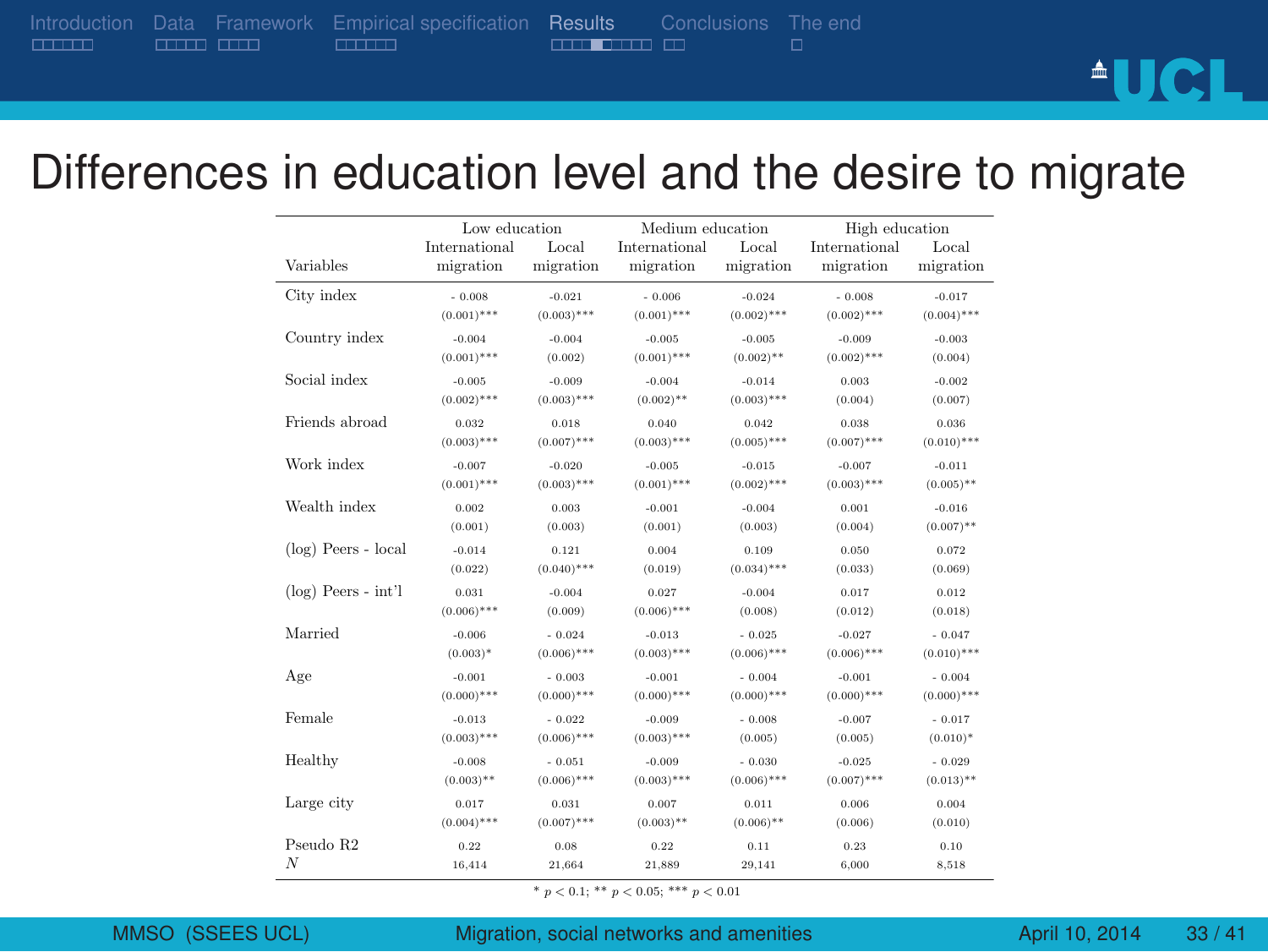|                         |                   | itroduction Data Framework Empirical specification Results Conclusions The end |                             |  |             |
|-------------------------|-------------------|--------------------------------------------------------------------------------|-----------------------------|--|-------------|
| $\overline{\text{min}}$ | <b>CONTRACTOR</b> | $\Box$                                                                         | <b>STATISTIC STATISTICS</b> |  |             |
|                         |                   |                                                                                |                             |  | <b>AUCL</b> |
|                         |                   |                                                                                |                             |  |             |

## Differences in education level and the desire to migrate

|                       | Low education |               | Medium education | High education |               |               |
|-----------------------|---------------|---------------|------------------|----------------|---------------|---------------|
| Variables             | International | Local         | International    | Local          | International | Local         |
|                       | migration     | migration     | migration        | migration      | migration     | migration     |
| City index            | $-0.008$      | $-0.021$      | $-0.006$         | $-0.024$       | $-0.008$      | $-0.017$      |
|                       | $(0.001)$ *** | $(0.003)$ *** | $(0.001)$ ***    | $(0.002)$ ***  | $(0.002)$ *** | $(0.004)$ *** |
| Country index         | $-0.004$      | $-0.004$      | $-0.005$         | $-0.005$       | $-0.009$      | $-0.003$      |
|                       | $(0.001)$ *** | (0.002)       | $(0.001)$ ***    | $(0.002)$ **   | $(0.002)$ *** | (0.004)       |
| Social index          | $-0.005$      | $-0.009$      | $-0.004$         | $-0.014$       | 0.003         | $-0.002$      |
|                       | $(0.002)$ *** | $(0.003)$ *** | $(0.002)$ **     | $(0.003)$ ***  | (0.004)       | (0.007)       |
| Friends abroad        | 0.032         | 0.018         | 0.040            | 0.042          | 0.038         | 0.036         |
|                       | $(0.003)$ *** | $(0.007)$ *** | $(0.003)$ ***    | $(0.005)$ ***  | $(0.007)$ *** | $(0.010)$ *** |
| Work index            | $-0.007$      | $-0.020$      | $-0.005$         | $-0.015$       | $-0.007$      | $-0.011$      |
|                       | $(0.001)$ *** | $(0.003)$ *** | $(0.001)$ ***    | $(0.002)$ ***  | $(0.003)$ *** | $(0.005)$ **  |
| Wealth index          | 0.002         | 0.003         | $-0.001$         | $-0.004$       | 0.001         | $-0.016$      |
|                       | (0.001)       | (0.003)       | (0.001)          | (0.003)        | (0.004)       | $(0.007)$ **  |
| (log) Peers - local   | $-0.014$      | 0.121         | 0.004            | 0.109          | 0.050         | 0.072         |
|                       | (0.022)       | $(0.040)$ *** | (0.019)          | $(0.034)$ ***  | (0.033)       | (0.069)       |
| $(log)$ Peers - int'l | 0.031         | $-0.004$      | 0.027            | $-0.004$       | 0.017         | 0.012         |
|                       | $(0.006)$ *** | (0.009)       | $(0.006)$ ***    | (0.008)        | (0.012)       | (0.018)       |

 $p < 0.1$ ; \*\*  $p < 0.05$ ; \*\*\*  $p < 0.01$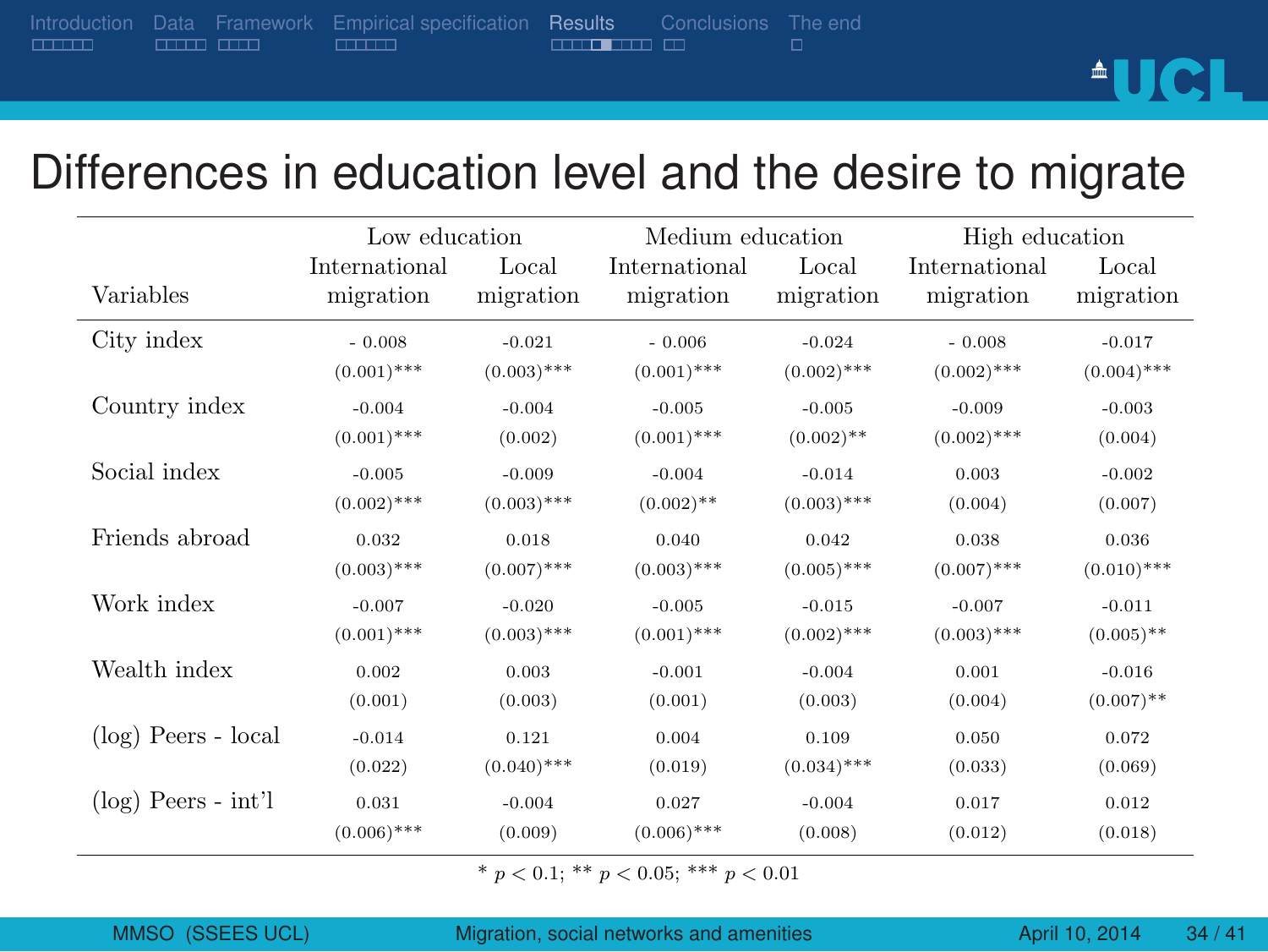. . . . . . Introduction

Data Framework<br>COLO COLO

. . . . . . Empirical specification Results Conclusions<br>
<del>ELECTERED ED</del>

<u>AUCL</u>

## Single questions instead of principal components

| Variables                               | Using log of relative income<br>International<br>migration | Local<br>migration       | Using log of absolute income<br>International<br>migration | Local<br>migration      |
|-----------------------------------------|------------------------------------------------------------|--------------------------|------------------------------------------------------------|-------------------------|
| Satisfaction with the city              | $-0.023$                                                   | $-0.114$                 | $-0.023$                                                   | $-0.114$                |
|                                         | $(0.001)$ ***                                              | $(0.002)$ <sup>+++</sup> | $(0.001)***$                                               | $(0.002)***$            |
| Expectation about the country's economy | $-0.005$                                                   | $-0.002$                 | $-0.005$                                                   | $-0.002$                |
|                                         | $(0.001)$ ***                                              | $(0.001)$ <sup>++</sup>  | $(0.001)***$                                               | $(0.001)$ <sup>**</sup> |
| Friends can help                        | $-0.006$                                                   | $-0.004$                 | $-0.006$                                                   | $-0.005$                |
|                                         | $(0.001)$ <sup>+++</sup>                                   | $(0.003)^*$              | $(0.001)$ <sup>+++</sup>                                   | $(0.003)^*$             |
| Friends abroad                          | 0.024                                                      | 0.031                    | 0.024                                                      | 0.031                   |
|                                         | $(0.001)$ ***                                              | $(0.002)$ <sup>+++</sup> | $(0.001)***$                                               | $(0.002)***$            |
| Employment                              | $-0.002$                                                   | $-0.008$                 | $-0.002$                                                   | $-0.008$                |
|                                         | $(0.001)$ ***                                              | $(0.002)$ <sup>+++</sup> | $(0.001)$ <sup>**</sup>                                    | $(0.002)***$            |
| Log (rel.) income                       | 0.001                                                      | 0.002                    |                                                            |                         |
|                                         | $(0.001)$ <sup>++</sup>                                    | (0.001)                  |                                                            |                         |
| Log (abs.) income                       |                                                            |                          | 0.001                                                      | 0.000                   |
|                                         |                                                            |                          | $(0.001)^*$                                                | (0.001)                 |
| (log) Peers want to move locally        | 0.001                                                      | 0.124                    | 0.002                                                      | 0.125                   |
|                                         | (0.005)                                                    | $(0.011)$ <sup>+++</sup> | (0.005)                                                    | $(0.011)***$            |
| (log) Peers want to move abroad         | 0.017                                                      | 0.001                    | 0.017                                                      | 0.001                   |
|                                         | $(0.002)$ <sup>***</sup>                                   | (0.003)                  | $(0.002)$ ***                                              | (0.003)                 |
| Married                                 | $-0.006$                                                   | $-0.017$                 | $-0.006$                                                   | $-0.016$                |
|                                         | $(0.001)$ ***                                              | $(0.002)$ <sup>+++</sup> | $(0.001)$ ***                                              | $(0.002)***$            |
| Age                                     | $-0.001$                                                   | $-0.003$                 | $-0.001$                                                   | $-0.003$                |
|                                         | $(0.000)$ <sup>+++</sup>                                   | $(0.000)$ <sup>+++</sup> | $(0.000)$ <sup>+++</sup>                                   | $(0.000)***$            |
| Education                               | 0.005                                                      | 0.020                    | 0.006                                                      | 0.020                   |
|                                         | $(0.001)$ ***                                              | $(0.002)$ <sup>+++</sup> | $(0.001)***$                                               | $(0.002)***$            |
| Female                                  | $-0.008$                                                   | $-0.011$                 | $-0.008$                                                   | $-0.011$                |
|                                         | $(0.001)$ <sup>+++</sup>                                   | $(0.002)$ <sup>+++</sup> | $(0.001)$ <sup>+++</sup>                                   | $(0.002)***$            |
| Healthy                                 | $-0.004$                                                   | $-0.021$                 | $-0.004$                                                   | $-0.021$                |
|                                         | $(0.001)$ ***                                              | $(0.002)$ <sup>+++</sup> | $(0.001)$ <sup>+++</sup>                                   | $(0.002)***$            |
| Large city                              | 0.005                                                      | 0.013                    | 0.006                                                      | 0.013                   |
|                                         | $(0.001)$ ***                                              | $(0.002)$ <sup>+++</sup> | $(0.001)$ <sup>+++</sup>                                   | $(0.002)***$            |
| Pseudo R2                               | 0.24                                                       | 0.11                     | 0.24                                                       | 0.11                    |
| N                                       | 155.902                                                    | 179.721                  | 155,902                                                    | 179.721                 |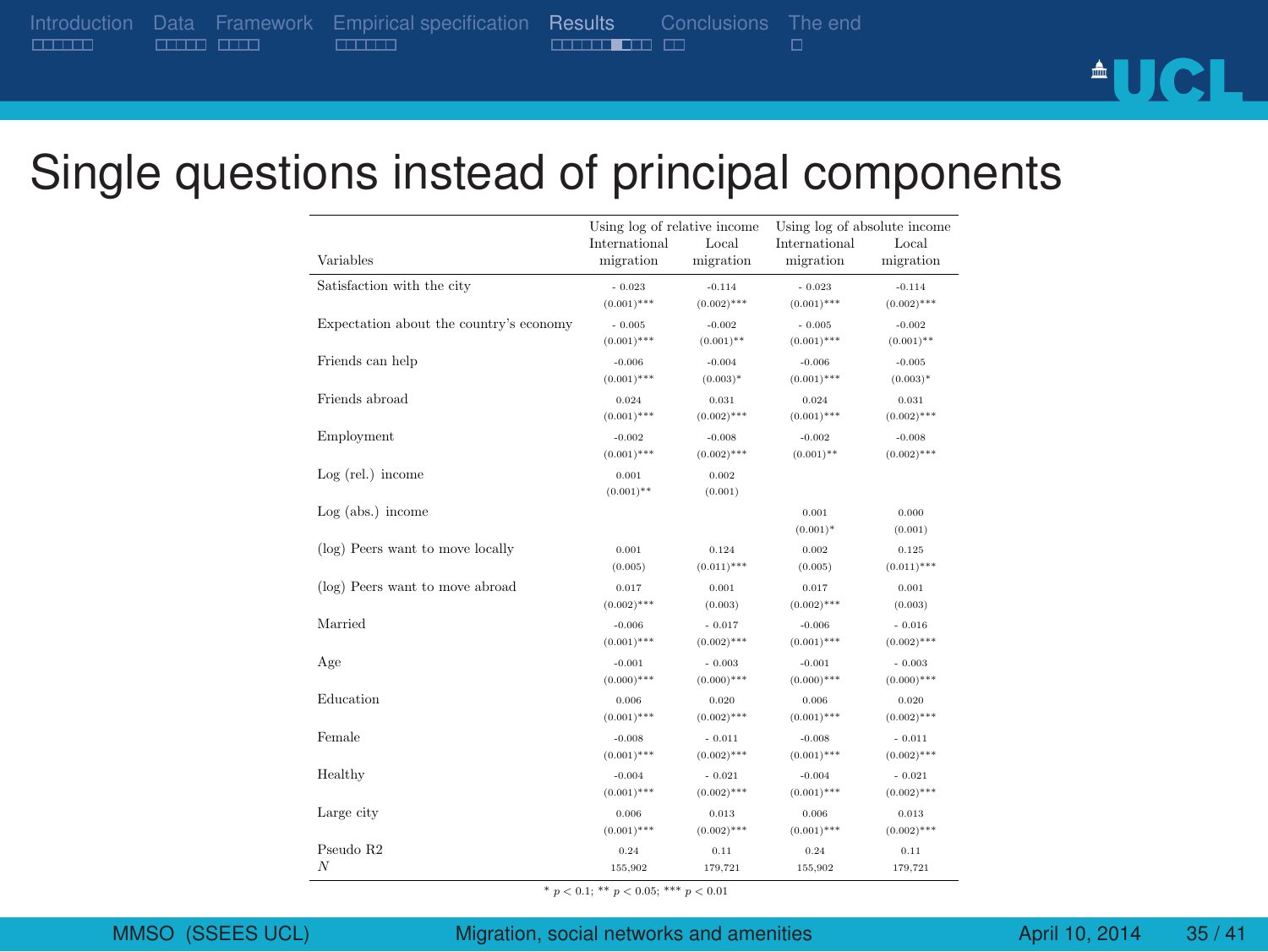. . . . . . Introduction Data Framework<br>COLO COLO . . . . . . Empirical specification Results Conclusions<br>
<del>ELECTER</del> ED

<u>AUCL</u>

## Single questions instead of principal components

|                                         | Using log of relative income |               | Using log of absolute income |               |  |
|-----------------------------------------|------------------------------|---------------|------------------------------|---------------|--|
|                                         | International                | Local         | International                | Local         |  |
| Variables                               | migration                    | migration     | migration                    | migration     |  |
| Satisfaction with the city              | $-0.023$                     | $-0.114$      | $-0.023$                     | $-0.114$      |  |
|                                         | $(0.001)$ ***                | $(0.002)$ *** | $(0.001)$ ***                | $(0.002)$ *** |  |
| Expectation about the country's economy | $-0.005$                     | $-0.002$      | $-0.005$                     | $-0.002$      |  |
|                                         | $(0.001)$ ***                | $(0.001)$ **  | $(0.001)$ ***                | $(0.001)$ **  |  |
| Friends can help                        | $-0.006$                     | $-0.004$      | $-0.006$                     | $-0.005$      |  |
|                                         | $(0.001)$ ***                | $(0.003)^*$   | $(0.001)$ ***                | $(0.003)^*$   |  |
| Friends abroad                          | 0.024                        | 0.031         | 0.024                        | 0.031         |  |
|                                         | $(0.001)$ ***                | $(0.002)$ *** | $(0.001)$ ***                | $(0.002)$ *** |  |
| Employment                              | $-0.002$                     | $-0.008$      | $-0.002$                     | $-0.008$      |  |
|                                         | $(0.001)$ ***                | $(0.002)$ *** | $(0.001)$ **                 | $(0.002)$ *** |  |
| $Log$ (rel.) income                     | 0.001                        | 0.002         |                              |               |  |
|                                         | $(0.001)$ **                 | (0.001)       |                              |               |  |
| $Log (abs.)$ income                     |                              |               | 0.001                        | 0.000         |  |
|                                         |                              |               | $(0.001)^*$                  | (0.001)       |  |
| (log) Peers want to move locally        | 0.001                        | 0.124         | 0.002                        | 0.125         |  |
|                                         | (0.005)                      | $(0.011)$ *** | (0.005)                      | $(0.011)$ *** |  |
| (log) Peers want to move abroad         | 0.017                        | 0.001         | 0.017                        | 0.001         |  |
|                                         | $(0.002)$ ***                | (0.003)       | $(0.002)$ ***                | (0.003)       |  |

SEES UCL) Migration, social networks and amenities  $\overline{A}$  April 10, 2014 36 / 41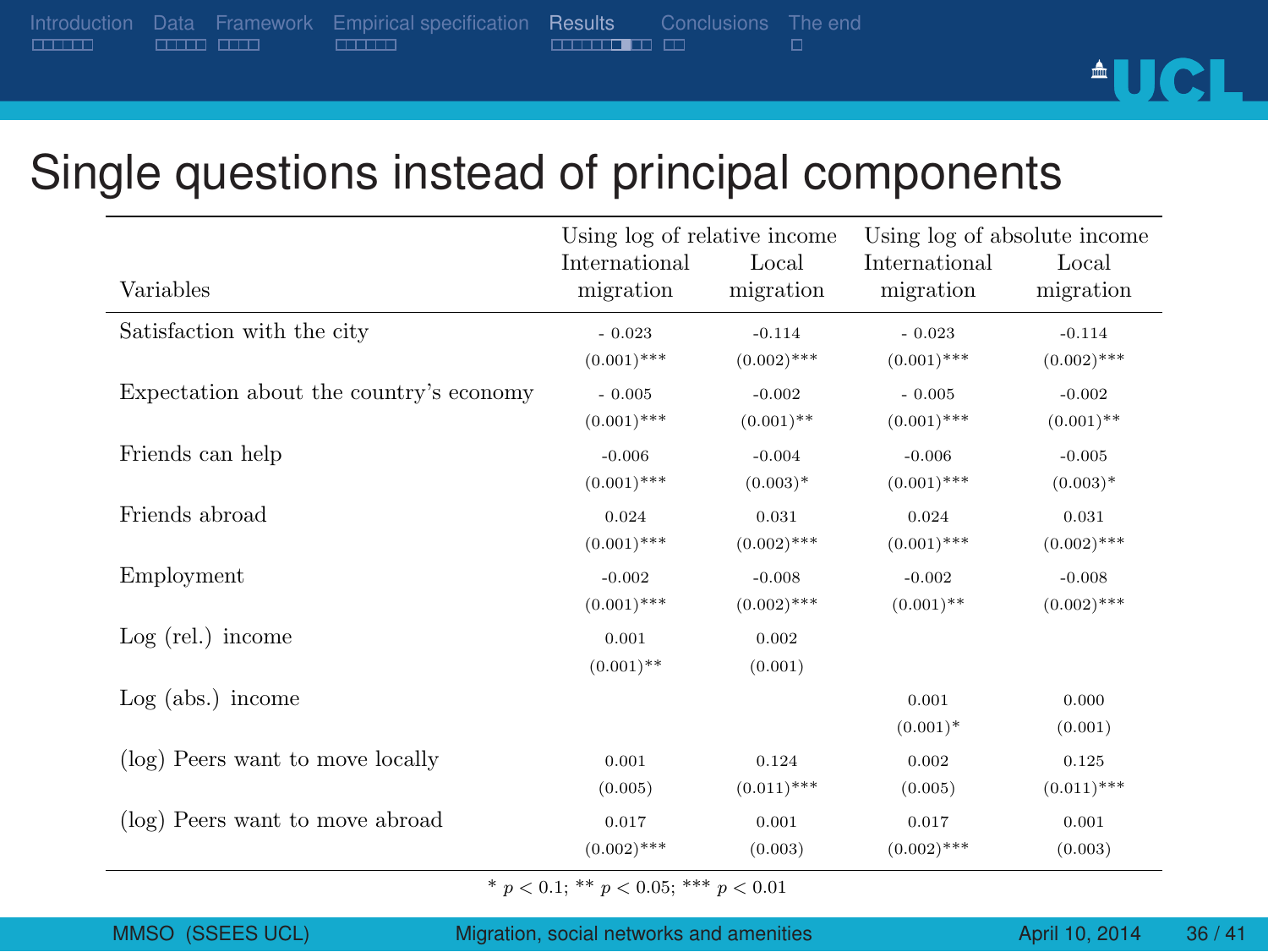. . . . . . Introduction Data Framework<br>COLO COLO . . . . . . Empirical specification Results Conclusions<br>
<del>ELECTER</del> **ED** The end<br>□ <u>AUCL</u>

Aggregate-level factors for international migration

|                            | Country-<br>and region-specific<br>variables | Contribution<br>to variance<br>(percentage) |
|----------------------------|----------------------------------------------|---------------------------------------------|
| City index                 | $-0.002$<br>$(0.001)^*$                      | 8.64                                        |
| Country index              | $-0.004$<br>$(0.002)^{**}$                   | 9.53                                        |
| Social index               | $-0.003$<br>(0.002)                          | 0.84                                        |
| Friends abroad             | 0.013<br>$(0.004)^{***}$                     | 19.53                                       |
| Work index                 | $-0.003$<br>$(0.002)^*$                      | 6.75                                        |
| Wealth index               | $-0.004$<br>$(0.001)^{***}$                  | 5.28                                        |
| Regional wages             | $-0.000$<br>(0.000)                          | 0.80                                        |
| Regional unemployment      | 0.115<br>$(0.051)^{**}$                      | 4.12                                        |
| Log of GDP per capita      | 0.002<br>(0.003)                             | 1.02                                        |
| Country unemployment       | $-0.001$<br>(0.001)                          | 2.64                                        |
| Individual characteristics |                                              | 40.84                                       |
| Married                    | $-0.007$<br>$(0.004)^*$                      |                                             |
| Age                        | $-0.000$<br>$(0.000)^{***}$                  |                                             |
| Education                  | 0.000<br>(0.006)                             |                                             |
| Female                     | $-0.001$<br>(0.004)                          |                                             |
| Healthy                    | $-0.004$<br>(0.007)                          |                                             |
| Large city                 | 0.009<br>$(0.005)^*$                         |                                             |
| # of children              | 0.002<br>(0.002)                             |                                             |
| Pseudo R2<br>Ν             | 0.286<br>2.901                               |                                             |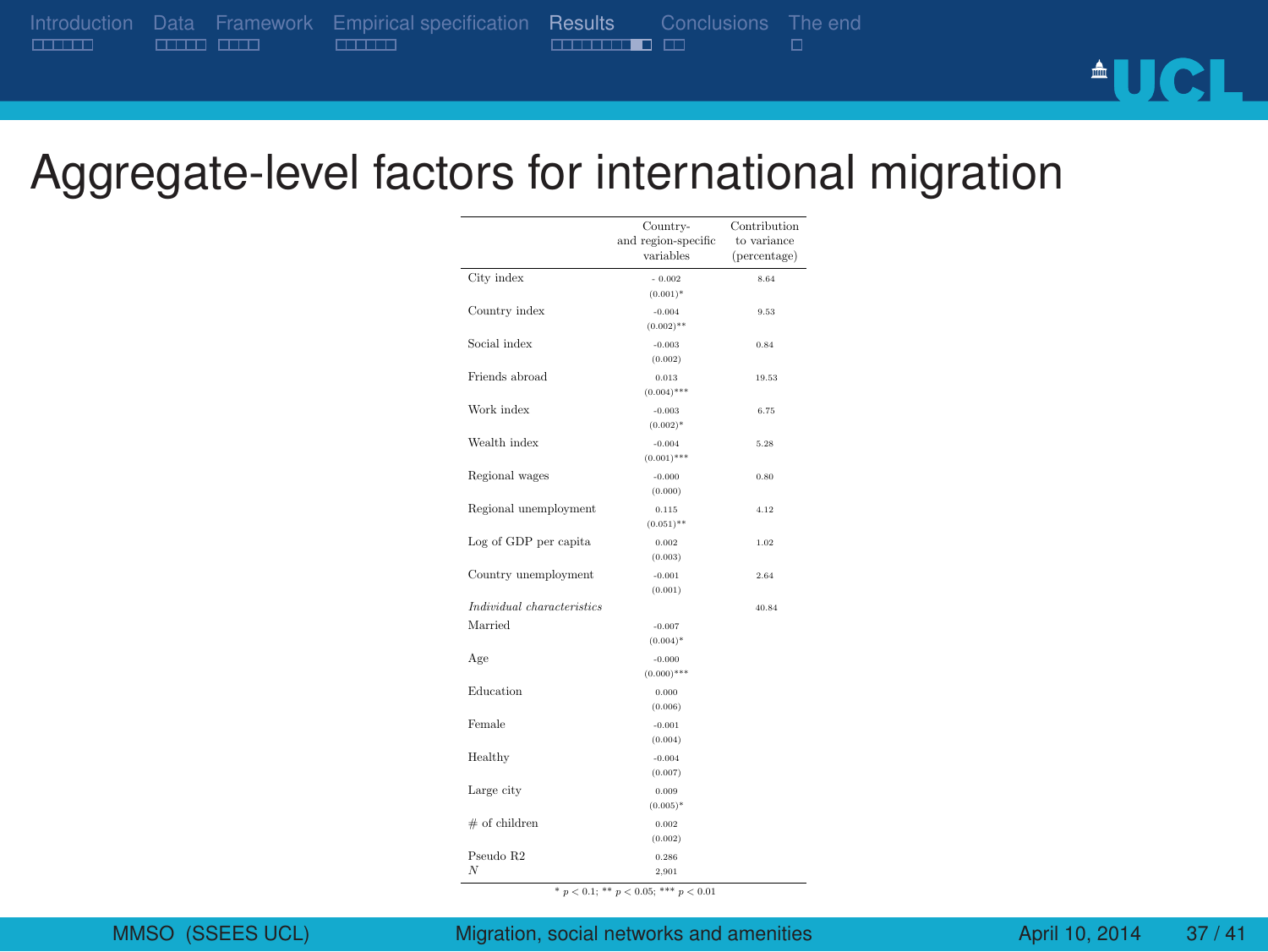. . . . . . Introduction Data Framework<br>COLO COLO . . . . . . Empirical specification Results Conclusions<br>
<del>ELECTION</del>

# **AUCL**

## Aggregate-level factors for international migration

|                            | Country-<br>and region-specific<br>variables | Contribution<br>to variance<br>(percentage) |
|----------------------------|----------------------------------------------|---------------------------------------------|
| City index                 | $-0.002$<br>$(0.001)^*$                      | 8.64                                        |
| Country index              | $-0.004$<br>$(0.002)$ **                     | 9.53                                        |
| Social index               | $-0.003$<br>(0.002)                          | 0.84                                        |
| Friends abroad             | 0.013<br>$(0.004)$ ***                       | 19.53                                       |
| Work index                 | $-0.003$<br>$(0.002)^*$                      | 6.75                                        |
| Wealth index               | $-0.004$<br>$(0.001)$ ***                    | 5.28                                        |
| Regional wages             | $-0.000$<br>(0.000)                          | 0.80                                        |
| Regional unemployment      | 0.115<br>$(0.051)$ **                        | 4.12                                        |
| Log of GDP per capita      | 0.002<br>(0.003)                             | 1.02                                        |
| Country unemployment       | $-0.001$<br>(0.001)                          | 2.64                                        |
| Individual characteristics |                                              | 40.84                                       |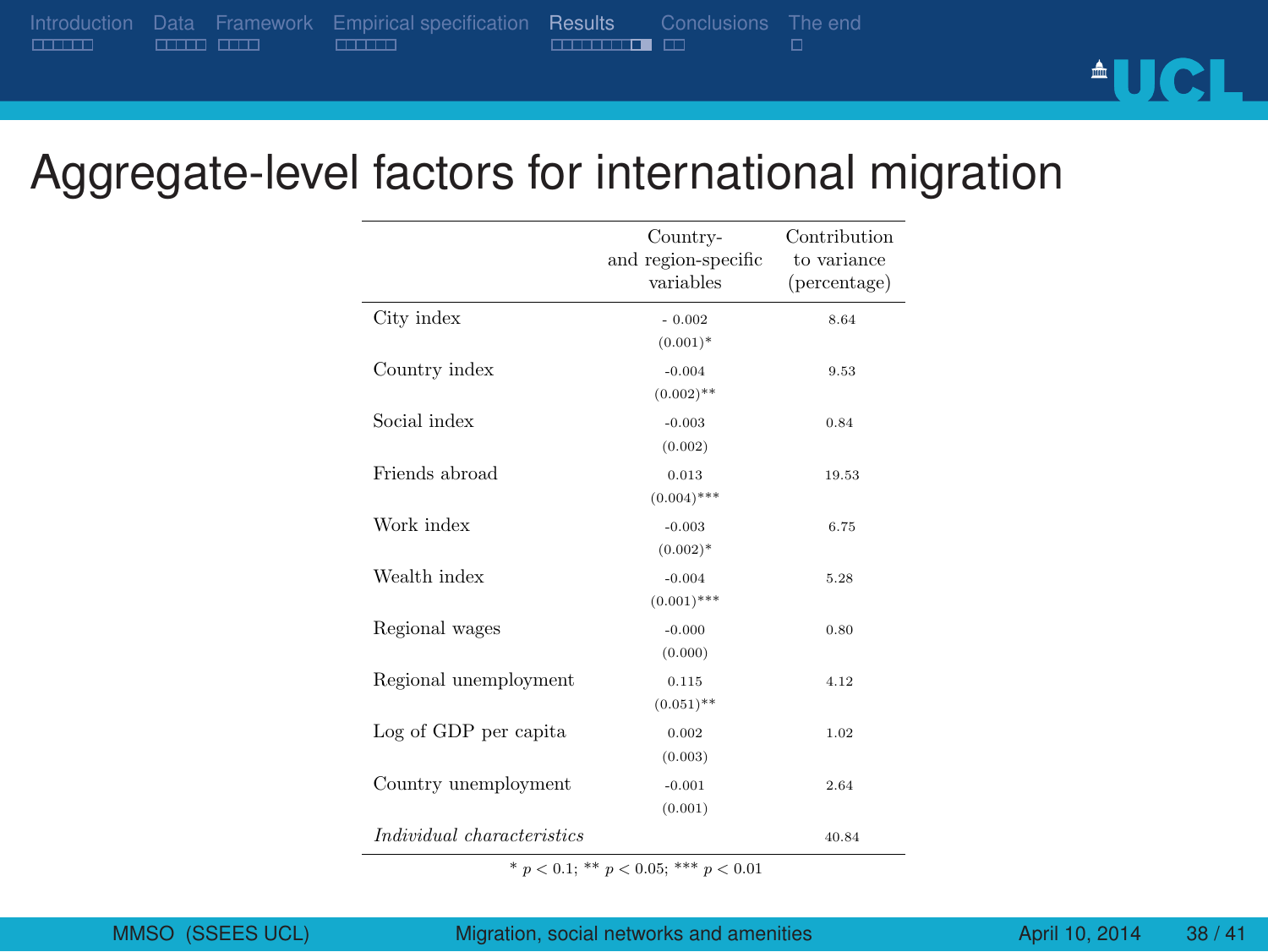![](_page_39_Picture_0.jpeg)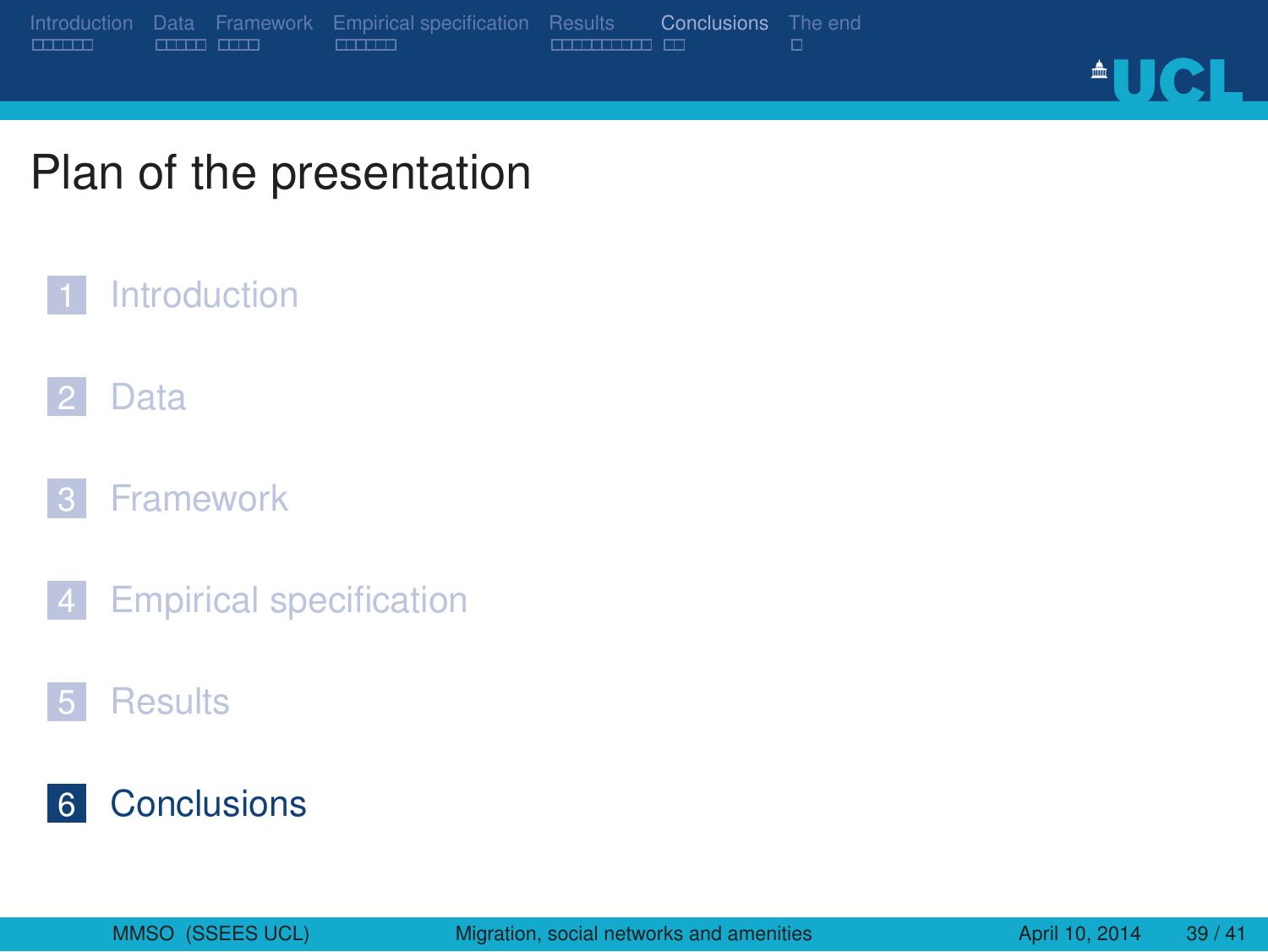**AUCL** 

#### **Conclusions**

Using a unique survey dataset including more than 150 countries we found that:

Results **Conclusions**<br>—————————

- The most important factor driving the desire to migrate both internationally and locally are social networks.
- Satisfaction with with local amenities are also important drivers of the desire to migrate.
- Peer-effects are also important in influencing individuals migration decisions.
- We also find that wealth has an insignificant impact on the desire to migrate internationally.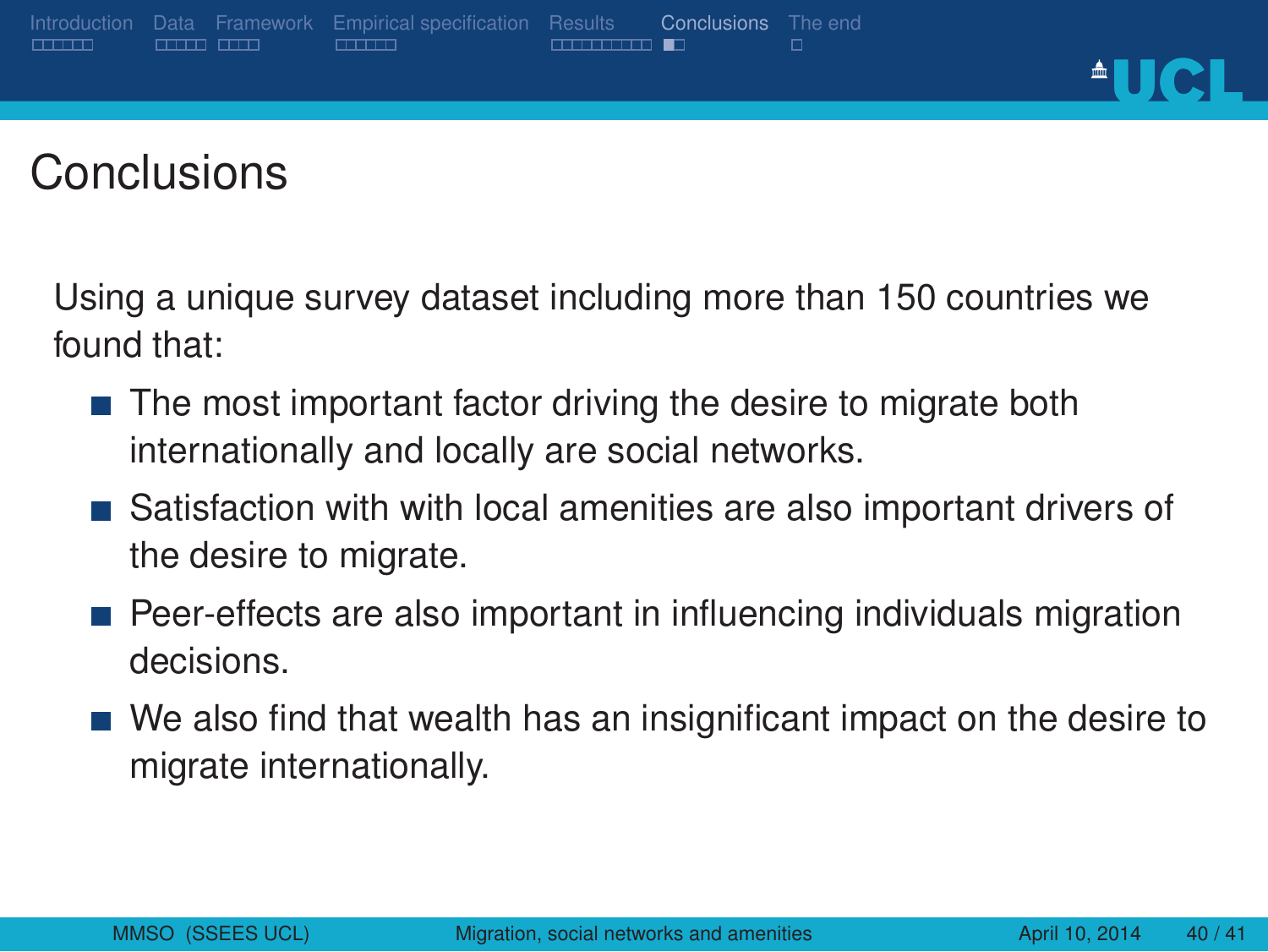. . . . . . Introduction Data Framework<br>COLO COLO . . . . . . Empirical specification Results Conclusions<br>**ELECTERE** E <u>AUCL</u>

# Any questions and comments?